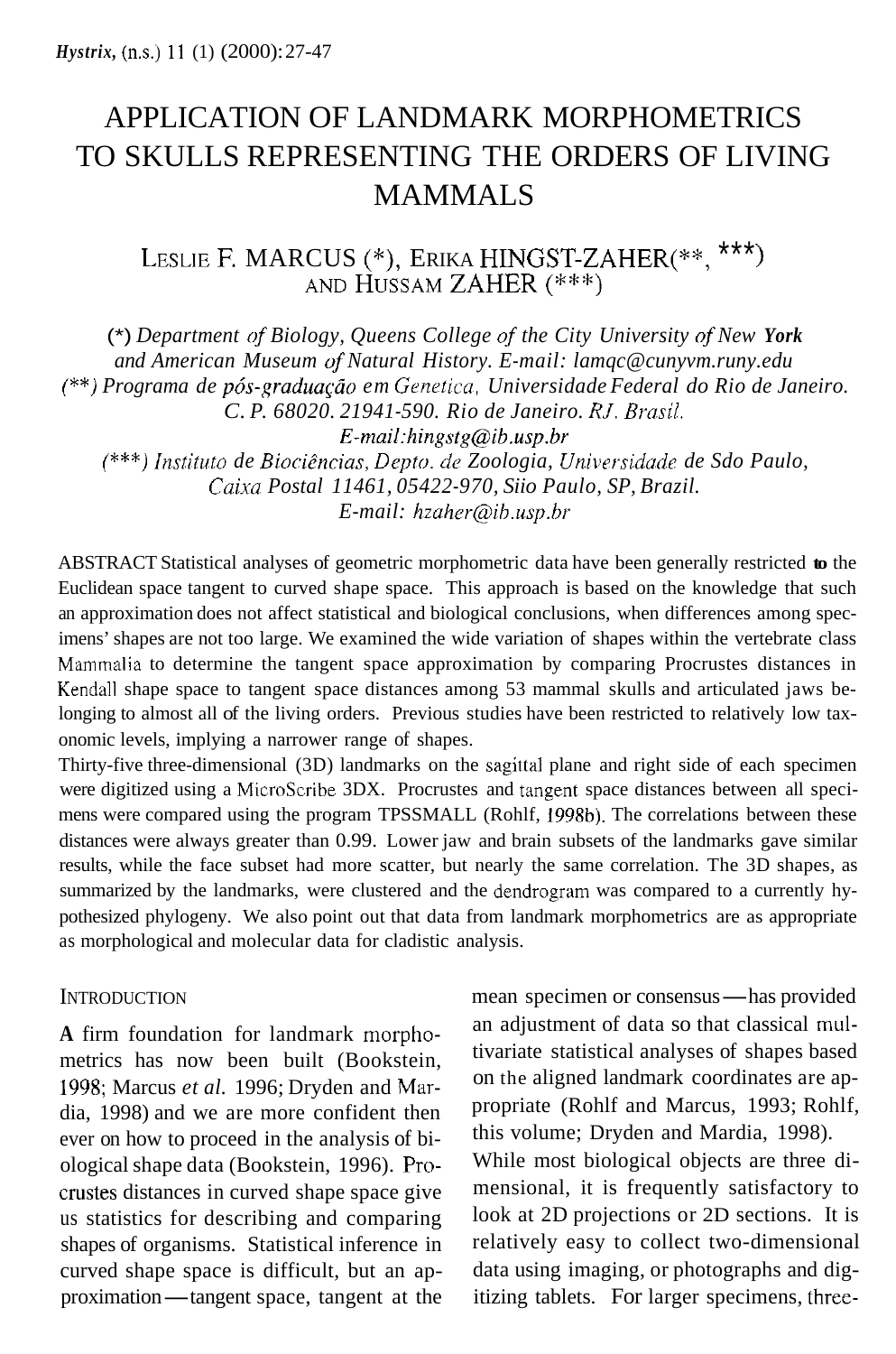dimensional digitizers have now become more affordable (Dean, 1996; Marcus et al. 1997; Corner et al., 1992), but it is still expensive and difficult to collect 3D data for small organisms (Dean, 1996 and Fadda and Corti, this volume).

Informal investigation of the distortions in shape introduced due to using tangent space and speculation about all possible shape differences suggests that tangent space is a good approximation for shape space when the shape dispersion in a given study is small enough (Dryden and Mardia, 1998; Mac Leod, 1999). The ensuing multivariate analyses of shapes and inferences based on the statistics proceed in the same way as for traditional morphometrics (Marcus, 1990), with some adjustments for the alignment process (Rohlf, 1998a).

We examined the relationship between tangent space and curved shape space using a set of representative skulls of almost all of the orders of living mammals. We believed this data would provide a good test for the tangent space approximation, as the digitized shapes encompass the upper limit of shape variation typical of most analyses. Up to now landmark morphometrics studies have looked at variation within species, genera or at most families of vertebrates and a few other groups. Seldom have higher taxonomic levels been investigated (Marcus *et al.,* 1996), with the exception of the comparison of Loricarioid catfish by Schaefer and Lauder (1996). Greater differences in shape might occur in growth studies, but so far such studies have been restricted to growth of fish, and from neonates to adults for mammals (Zelditch et al., 1995; Zelditch et al., 1993, Monteiro et al., 1999; Hingst-Zaher et al., this volume). **A** major problem in studying shapes that are extremely differ-Zaher et al., this volume). A major problem<br>in studying shapes that are extremely differ-<br>ent—either among taxa or among growth ent—either among taxa or among growth<br>stages—is that as the shapes become more diverse, the number of equivalent landmarks decreases. Therefore there may **be** relatively few comparable and equivalent landmarks available in a study encompassing a broad diversity of shape (see Results and Discussion for the "homologous" status of landmarks).

Our goals in this study are twofold: 1) to test how closely curved shape space distances are approximated by tangent space distances for missing orders a data set includes highly diverse **skull** shapes; and 2) to evaluate the phylogenetic signal in the landmark data set.

# **MATERIAL AND** METODS

We sampled a total of 23 ordinal mammalian groups as recognized by McKenna and Bell (1997), or Wilson and Reeder (1993). The four missing orders Paucituberculata (rat opossums), Notoryctemorphia (marsupial moles), Chrysochloridea (golden moles), and Scandentia (tree shrews) that we were not able to record, were rather small for the device we used, very rare, or we could not easily find all of the landmarks. Our data included landmarks for 53 specimens (Table **1). A** representative sample of skull shapes were included from some orders exhibiting a greater diversity in skull shape.

We used a MicroScribe 3DX to digitize the landmarks with a repeatability of about 0.25 mm (Marcus et al., 1997). While the manufacturer claims a maximum size range of 1 meter, practical limitations are for objects up to 600 mm (in maximum diameter). These boundary conditions limited our ability to record coordinates on very large and very small skulls. We selected adult specimens for all orders except Proboscidea, for which a young elephant *(Elephus muximus)* was measured as the representative. The smallest specimen digitized was the marsupial *Dromiciops gliroides,* (Monito del Monte) with a maximum distance between landmarks of *3* I mm., while the largest was a perissodactyl, *Tapirus terrestris* (South American tapir) with a maximum of 498 mm.

We designated 35 landmarks to cover as much as possible of the sagittal plane and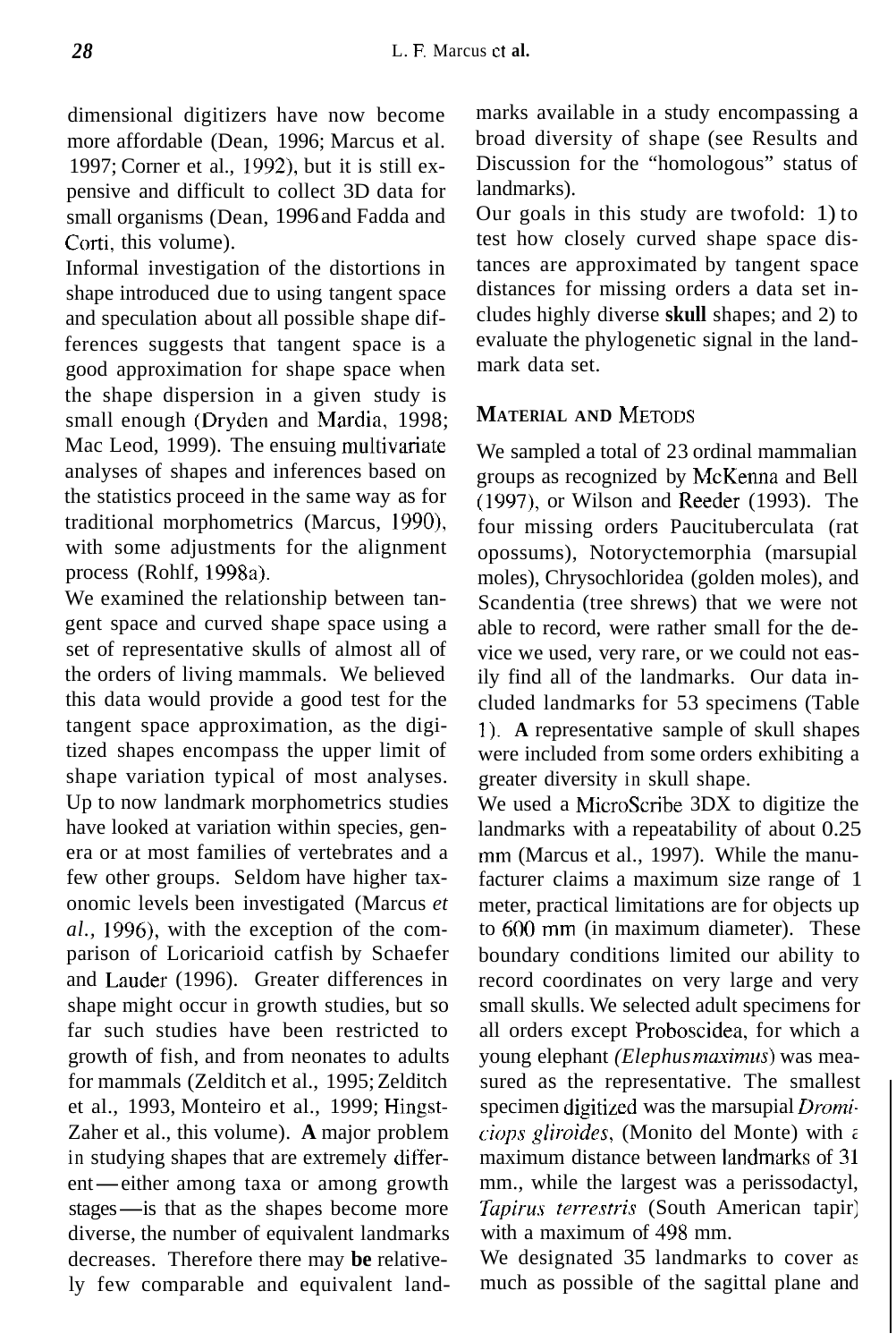# $Classification = Order$ , Family. except when indicated

| Classification by Wilson and Reeder Classification by McKenna and Bell |                                                | <b>Species</b>           | No. and Common name            | AMNH.             | Locality             | sex                | age |
|------------------------------------------------------------------------|------------------------------------------------|--------------------------|--------------------------------|-------------------|----------------------|--------------------|-----|
| Monotremata. Tachyglossidae                                            | Tachyglosssa, Tachyglossidae                   | Zaglossus bruijni        | 8 Long nosed echidna           | 190862            | New Guinea           | ?                  | A   |
| Monotremata. Ornithorhynchidac                                         | Platypoda, Ornithorhynchidae                   | Ornithorhynchus anatinus | 9 Duck billed platypus         | 200255            | no data              | $\gamma$           | A   |
| Didelphimorphia, Didelphidae                                           | Didelphimorphia. Didelphidae                   | Didelphis albiventris    | 5 Opossum                      | 39006             | Rolovia              | m                  | А   |
| Microbiotheria, Microbiotheriidae                                      | (Superorder) Microbiutheria, Microbiotheriidae | Dromiciops gliroides     | 7 Monito del Monte             | 92147             | Chile                |                    | A   |
| Dasyuromorphia, Thylacinidae                                           | (Grandorder) Dasyuromorphia. Thylacinidae      | Thylacinus cynocephalus  | 2 Tasmanian wolf               | 35822             | ZOO <sub></sub>      |                    | А   |
| Dasyuromorphia, Dasyuridae                                             | (Grandorder) Dasyuromorphia, Dasyuridae        | Sarcophilus laniarius    | 3 Tasmanian devil              | 65673             | Tasmania             |                    | A   |
| Pcramelemorphia. Peramelidae                                           | Peramelia. Peramelidae                         | Isoodon macrourus        | 6 Short nosed bandicoot        | 104486            | New Guinea           | m                  | Α   |
| Diprotodontia, Phascolarctidac                                         | Diprotodontia, Phascolarctidae                 | Phascolarctos cinereus   | 4 Koala                        | 173704            | Australia            | ?                  | A   |
| Diprotodontia, Vomhatidae                                              | Diprotodontia. Vomhatidac                      | Vombatus ursinus         | 1 Common wombat                | 200234            | Australia            | ?                  | A   |
| Xenarthra, Bradypodidae                                                | Pilosa, Bradipodidae                           | Bradypus variegatus      | 39 Three-toed tree sloth       | 32700             | Colombia             | m                  | A   |
| Xenarthra, Megalonychidae                                              | Pilosa, Megalonychidae                         | Choloepus didactylus     | 38 Two-toed tree sloth         | 60648             | Ecuador              | 7                  | А   |
| Xenarthra, Dasypodidae                                                 | Cingulata, Dasypodidae                         | Dasypus novemcinctus     | 40 Long nosed armadillo        | 931 <sub>I6</sub> | Brazil               | m                  | A   |
| Xenarthra, Myrmecophagidae                                             | Pilosa, Myrmecophagidae                        | Myrmecophaga tridactyla  | 42 Giant anteater              | 133489            | <b>Brazil</b>        | m                  | А   |
| Xenarthra, Myrmecophagidae                                             | Pilosa, Myrmecophagidae                        | Tamandua tetradactyla    | 41 Lesser anteater             | 176664            | Mexico               | $\gamma$           | A   |
| Insectivora, Solcnodontidae                                            | Soricomorpha, Solenodontidae                   | Solenodon paradoxus      | 49 Solenodon                   | 77752             | Dominican R.         | m                  | А   |
| Insectivora, Tenrecidae                                                | Soricomorpha, Tenrecidae                       | Tenrec ecaudatus         | 50 Tenrec                      | 212913            | no data              | $\overline{?}$     | А   |
| Insectivora, Erinaceidae                                               | Erinaceomorpha, Erinaceidac                    | Erinaceus amurensis      | 51 Hedgehog                    | 57219             | China<br>Phillipines | m<br>f             | Å   |
| Dermoptera, Cynocephalidae                                             | Primates. Galeopithecidae                      | Cynocephalus volans      | 52 Colugo, Flying lemur 187861 |                   |                      |                    |     |
| Chiroptera, Pteropodidae                                               | Chiroptera, Pteropodidae                       | Pteropus vampyrus        | 36 Flying fox                  | I02064            | Java                 |                    | A   |
| Chiroptera. Phyllostomidae                                             | Chiroptera, Phyllostomidae                     | Vampyrum spectrum        | 37 Spectral bat                | 267446            | French Guianam       |                    | A   |
| Primates, Indridae                                                     | Primates, Indridae                             | Propithecus verreauxi    | 27 Sifaka                      | 100540            | Madagascar           | in                 | Α   |
| Primates, Cchidae                                                      | Primates. Atelidae                             | Aotus azarae             | 28 Night monkey                | 211457            | Bolivia              | m                  | А   |
| Primates, Cercopithecidae                                              | Primates, Cercopithecidae                      | Papio hamadryas          | 26 Baboon                      | 89365             | Africa               | 2                  | A   |
| Primates. Hominidae                                                    | Primates, Hominidac                            | Gorilla gorilla          | 25 Gorila                      | 167334            | Africa               | m                  | Α   |
| Carnivora, Felidae                                                     | Carnivora, Felidae                             | Acynonix jubatus         | 19 Cheetah                     | 35998             | Kenya                | $\overline{\cdot}$ | A   |
| Carnivora. Herpestidae                                                 | Carnivora, Herpestidae                         | Suricata suricatta       | 16 Suricate                    | 81756             | S. Africa            | m                  | А   |
| Carnivora, Hyaenidae                                                   | Carnivora, Hyaenidae                           | Proteles cristatus       | 17 Aardwolf                    | 173512            | no data              | 9                  | A   |
| Carnivora. Mustelidae                                                  | Carivora, Mustelidae                           | Enhydra lutris           | 20 Sea otter                   | 146618            | Alaska               |                    | Α   |
| Carnicora, Odohenidae                                                  | Carnivora, Phocidae                            | Odobenus rosmarus        | 23 Walrus                      | 14069             | no data              | ŋ,                 | Y   |

 $\varnothing$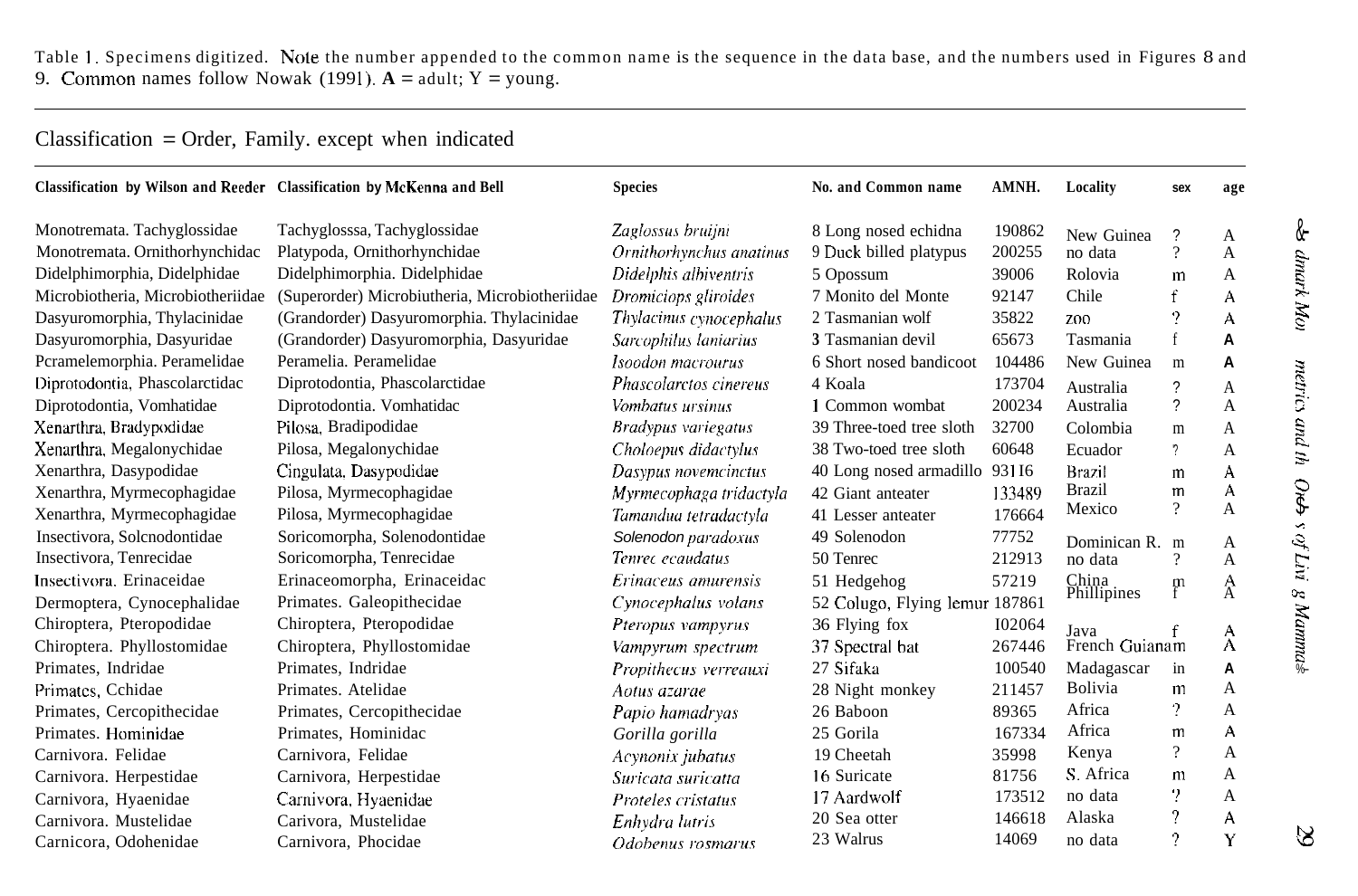# Classification = Order, Family, except when indicated

|                                | Classification by Wilson and Reeder Classification by McKenna and Bell | <b>Species</b>                        | No. and Common name               | AMNH.  | Locality         | sex            | age          |
|--------------------------------|------------------------------------------------------------------------|---------------------------------------|-----------------------------------|--------|------------------|----------------|--------------|
| Carnivora, Phocidae            | Carnivora. Phocidae                                                    | Phoca vitulina                        | 22 Harbor seal                    | 232406 | Mass.            | ,              | A            |
| Carnivora, Otariidae           | Carnivora. Otariidae                                                   | Callorhinus ursinus                   | 24 Northern fur seal              | 77796  | ZOO              | 7              | A            |
| Carnivora, Procyonidae         | Carnivora, Procyonidae                                                 | Procyon cancrivorus                   | 21 Racoon                         | 96119  | Brazil           | ?              | A            |
| Carnivora, Ursidac             | Carnivora, Ursidae                                                     | Ailuropoda melanoleuca                | 14 Giant panda                    | 110454 | China            | $\gamma$       | A            |
| Carnivora, Ursidac             | Carnivora, Procyonidae                                                 | Ailurus fulgens                       | 18 Lesser panda                   | 110455 | W. China         | ?              | A            |
| Carnivora, Ursidae             | Carnivora, Ursidae                                                     | Ursus americanus                      | 15 American black bear            | 41329  | Alaska           | ?              | A            |
| Cetacea, Delphinidae           | Cete, Delphinidae                                                      | Delphinus delphis                     | 46 Common dolphin                 | 77931  | aquarium         | ?              | $\mathsf{A}$ |
| Sirenia. Dugongidae            | Uranotheria. Dugongidae                                                | Dugong dugon                          | 34 Dugong                         | 88392  | Adaman Isl.      | 7              | A            |
| Sirenia. Trichechidae          | Uranotheria. Trichechidae                                              | Trichecus manatus                     | 35 Manatee                        | 70363  | aquarium         | 7              | Y            |
| Proboscidea, Elephantidae      | Uranotheria, Elephantidae                                              | Elephas maximus                       | 48 Asiatic elephant               | 70266  | no data          | f              | Υ            |
| Perissodactyla, Equidae        | Perissodactyla, Equidae                                                | Equus zehra                           | 33 Mountain zebra                 | 82326  | Zululand         | ?              | A            |
| Perissodactyla. Tapiridae      | Perissodactyla, Tapiridae                                              | Tapirus terrestris                    | 32 South American tapir 70322     |        | ZO <sub>O</sub>  | ?              | A            |
| Hyracoidea, Procaviidac        | Uranotheria, Procaviidae                                               | Heterohyrax brucei                    | 47 Gray hyrax                     | 165758 | Namibia          | f              | A            |
| Tubulidentata. Oryctcropodidae | Tubulidentata, Orycteropodidae                                         | Orycteropus afer                      | 45 Aardvark                       | 150398 | LOO              | $\overline{?}$ | A            |
| Artiodactyla, Suidae           | Artiodactyla, Suidae                                                   | Babyrousa babyrussa                   | 31 Babirusa                       | 152851 | Celebes          | m              | A            |
| Artiodactyla, Hippopotamidae   | Artiodactyla, Hippopotamidae                                           | Hexaprotodon liberiensis              | 29 Pygmy Hippopotamus 146849      |        | Z <sub>O</sub> O | f              | A            |
| Artiodactyla, Camelidae        | Artiodactyla, Camelidae                                                | Lama glama                            | 30 Llama                          | 248739 | Bolivia          | $m$            | $\mathbf{A}$ |
| Pholidota, Manidae             | Ciinolesta, Manidae                                                    | Manis gigantea                        | 44 Pangolin                       | 53848  | Africa           | ?              | A            |
| Rodentia, Castoridae           | Rodentia, Castoridae                                                   | Castor, canadensis                    | 13 Beaver                         | 77848  | no data          | $\lambda$      | A            |
| Rodentia. Muridae              | Rodentia, Muridae                                                      | Ondatra zibethicus                    | 12 Muskrat                        | 270055 | Pennsylvania m   |                | Α            |
| Rodentia. Hystricidae          | Rodentia, Hystricidae                                                  | Hystrix africae                       | 10 African porcupine              | 70360  | S. Africa        | f              | A            |
| Rodentia, Hydrochaeridac       | Rodentia, Hydrochoeridae                                               | Hydrochaeris hydrochaeris 11 Capybara |                                   | 75888  | <b>Brazil</b>    | u              | A            |
| Lagomorpha, Leporidae          | Lagomorpha, Leporidae                                                  | Lepus arcticus                        | 43 Arctic hare                    | 42140  | no data          | u              | A            |
| Macroscelidea, Macroscelididae | (Mirorder) Macroscelidea, Macroscelididae                              | Rhynchocyon cirnei                    | 53 Checkered Elephant shrew 49447 |        | Zaire            | m              | $\mathbf{A}$ |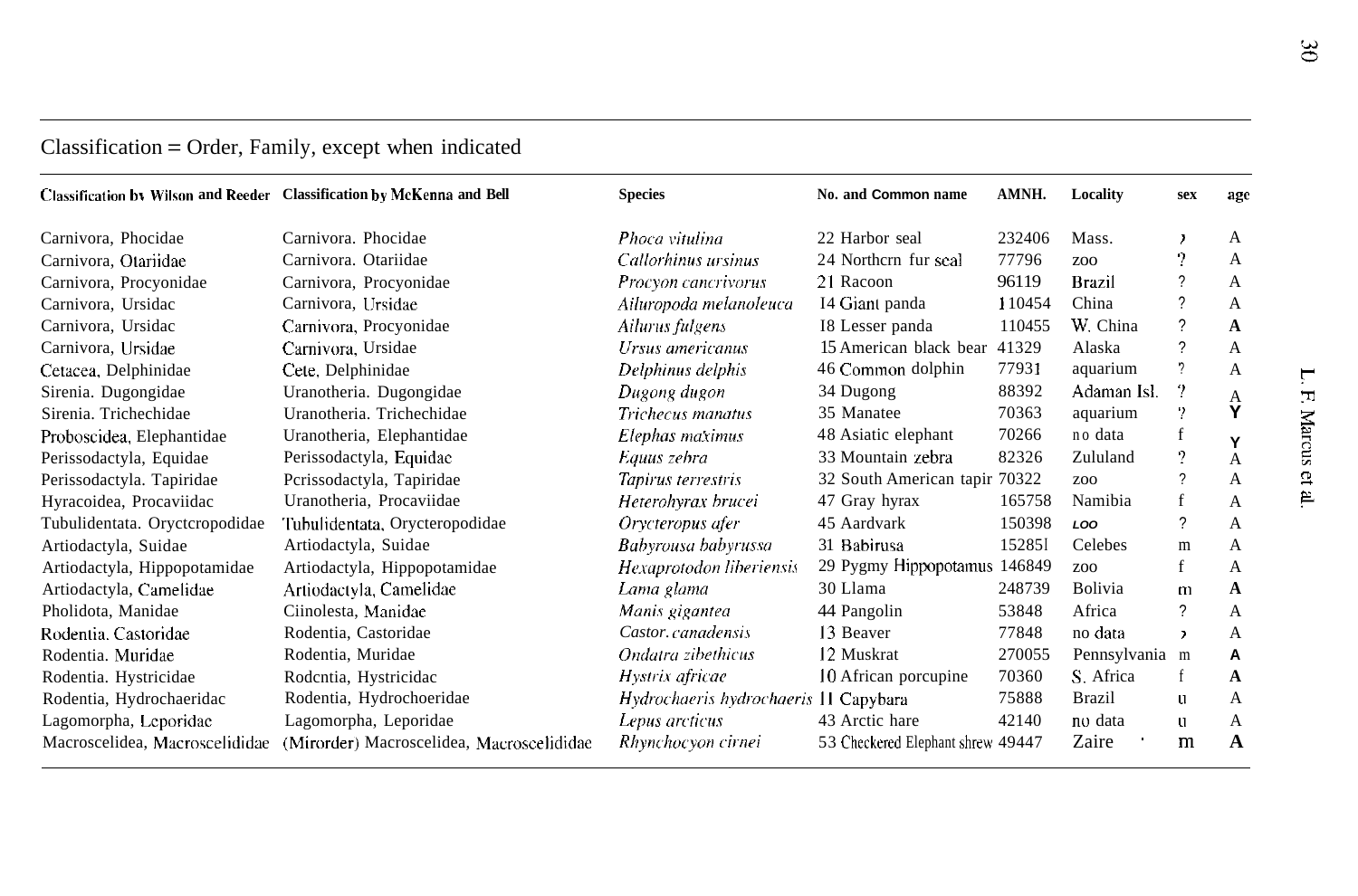Table *2.* Details of Landmarks (see Figure 1).

Description of landmarks for the Orders of Mammals (Letters after numbers refer to Jaw. Face, and Braincase subsets)

## **Mandible (right mandibles digitized in all cases):**

- 1J. anterior end of the symphisys between the dentary bones, ventral surface.
- 25. posterior end of the symphisys between the dentary bones, ventral surface.
- 3J. top of the coronoid process.
- 4J. lower point of the arch between coronoid and condyloid processes
- 5J. posteroventral tip of the angular process
- **65.**  most anterior border of mental foramen (when multiple, most anterior foramen)

# **Skull, on sagittal plane.**

- 7B. rearmost point of interparietal-(inion)
- **XB.**  frontal-parietal suture.
- 9F. frontal-nasal suture.
- 10F. anterior end of suture between nasal bones.
- 1IF. anterior point of suture between the premaxillaries, at the anteriormost portion of the roof of the palate.
- 12F. premaxilla-maxillae suture, on the palate.
- 13F. maxilla-palatine suture.
- 14F. rear most point of palatines.
- 15B. sphenoccipital suture.
- 16B. anterior edge of foramen magnum
- 17B. posterior edge of foramen magnum

# **Skull, right side.**

- I8F. middle of anterior edge of incisive foramen.
- 19F. middle of posterior edge of incisive foramen.
- 2OF. premaxillary-maxillary suture on the palatal-facial border
- 21F. posterior tip of premaxilla, wherc it meets the nasal.
- 22E middle of posterior-external edge of infraorbital canal.
- 23F. most anterior point on ventral surface of the jugal
- 24F. most anterior point on the dorsal surface of the jugal
- 25B. triple point of squamosal, parietal and frontal suture, or middle of the line formed between parietal and frontal when the superior squamosal is large.
- 265. Anterior-posterior and mid-lateral center of the glenoid fossa
- 27B. middle of superior edge of auditory canal.
- 285. inferior tip of the haiiiular process of the pterigoid
- 29B. inferior tip of the paraoccipital process
- 30B. most exterior lateral point of the the occipital condyle
- 31B. most lateral point on the edge of the foramen magnum
- 32B. Hypoglossal canal for the 12th nerve
- 33E most anterior point on the orbital-facial border.
- 34F. middle point at the anterior edge of the lacrimal foramen.
- 35B. optic foramen.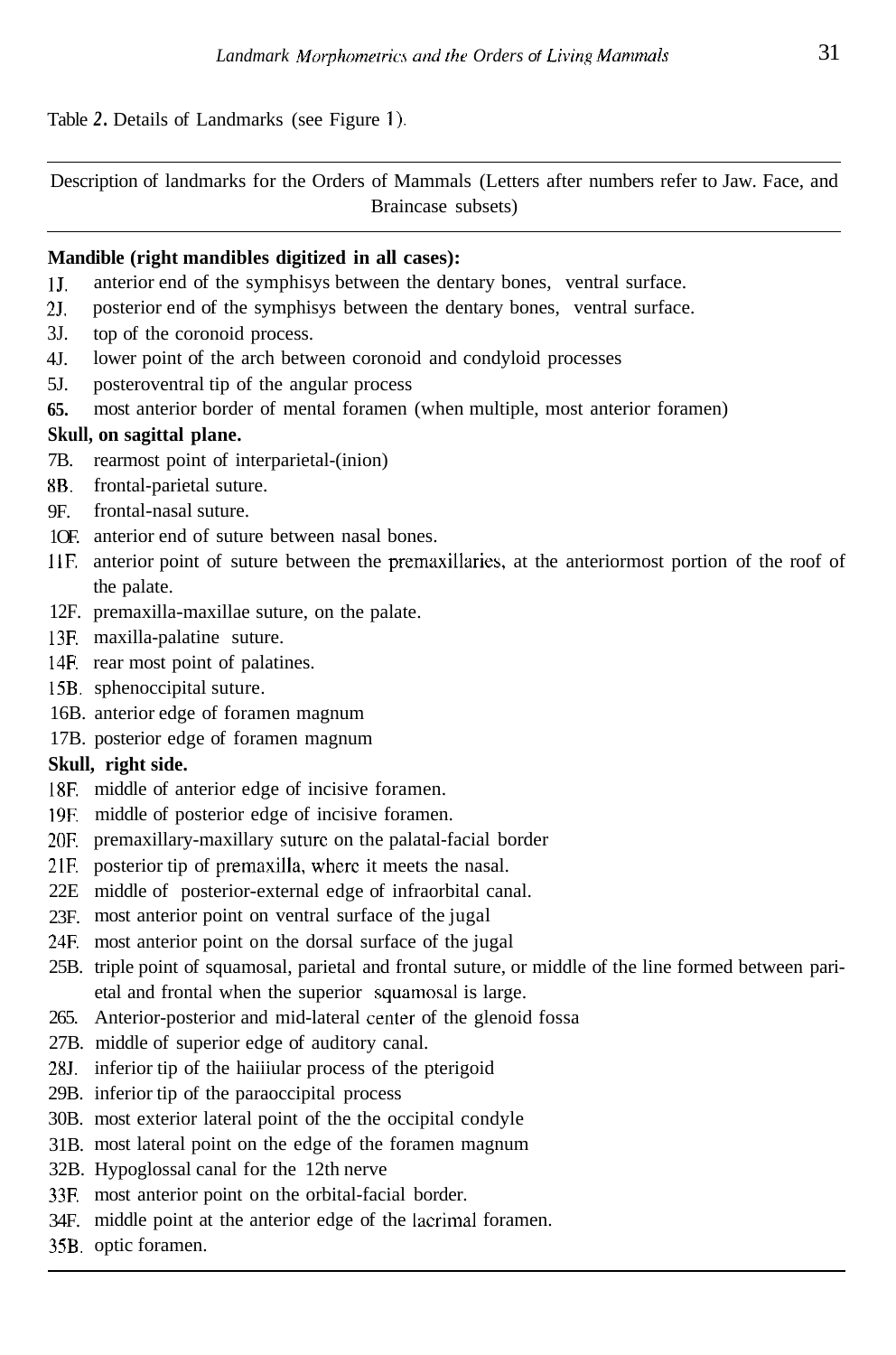right side of the skull (including the attached lower jaw) from dorsal, ventral, and lateral perspectives. After digitizing lower jaw landmarks, the jaw was disarticulated from the skull to allow sampling points on the palate and glenoid fossa (Figure I). Six landmarks were taken on the jaw, 13 landmarks on the braincase, and 16 on the face (Table 2, and Fig 1). Thirteen landmarks were on the saggital plane (or nearly so) and the remaining 22 were on the right side of the skull. Classifying by type, according to O'Higgins and Jones (1998): 16 of the 35 are type I, biologically equivalent, localized at intersections of bones; six are type 11, whose equivalence is supported by geometric evidence, and 12 are of mixed type 1/11 (but see section on homology assessment and the use of geometric morphometric data in phylogenetic analysis). On adults, fusion of bones made some suture-based landmarks difficult to locate. Juveniles of identical species with unfused elements served as a guide for locating landmarks on the adult skull.

The diversity of mammal skulls presented some difficulties regarding choice of landmarks, and demanded some arbitrary choices, since we have no way to deal with "missing" landmarks. . For example many orders are edentulous so this ruled out any landmarks based on teeth. In some orders the orbits are not clearly demarcated, so that only a point on the anterior orbital margin could be recorded. The jugal is missing in some orders, while in others it is part of the zygomatic arch. We digitized the dorsal and ventral anterior points of the jugal when present, and dorsal and ventral points on the maxillary portion of the zygomatic arch when the jugal was missing. We tried to record landmarks at or on the same structure, even if this structure is not topologically equivalent in some specimens. For example landmark 14, the "posterior point of the palatines", is not always the most posterior point on the hard palate. The pangolins (Pholidata) and anteaters (Myrmecophagidae) have the most

posterior palatal point between the pterygoids. The lachrymal is reduced or missing in some marine mammals and in the Monotremata. In the first case, we used the middle of the lachrymal bone, and in the latter, the suture intersection of the maxillary, jugal and frontal. In adult *Ornithorhynchus* (platypus), the premaxillae do not meet anteriorly on the midline, as they do in young specimens, so we digitized the landmark by projecting a midline point.

In order to visualize the data we took advantage of the software packages (the TPS series of Rohlf) that produce thin-plate splines. However these programs only accept 2D data. To construct useful 2D representations of the data, the 3D points were projected onto horizontal and saggital planes. This was



Figure 1. Landmark locations on a *Canis* skull. See Table 2 for anatomical locations of landmarks.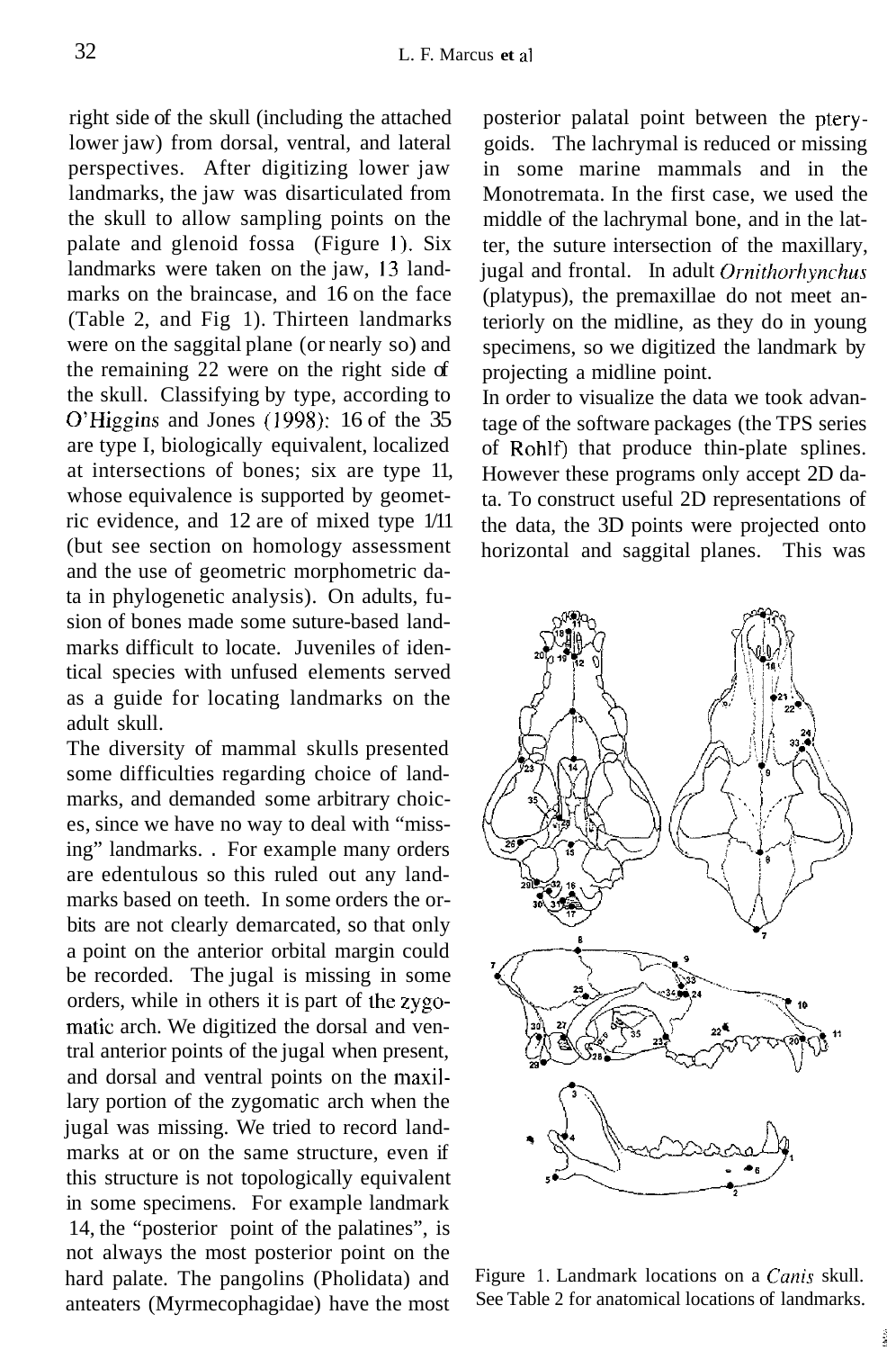

Figure 2. Superimposition of all specimens with some landmarks connected to visualize shapes a) 2D projection in the sagittal plane; b) 2D projection in the horizontal plane

done by a) aligning planes defined by triplets of points in the desired projection plane (using the option SC in GRF-ND, Slice, 1993) and b) dropping the third coordinate from the resulting data. For the horizontal plane, we first duplicated the 3D landmarks from the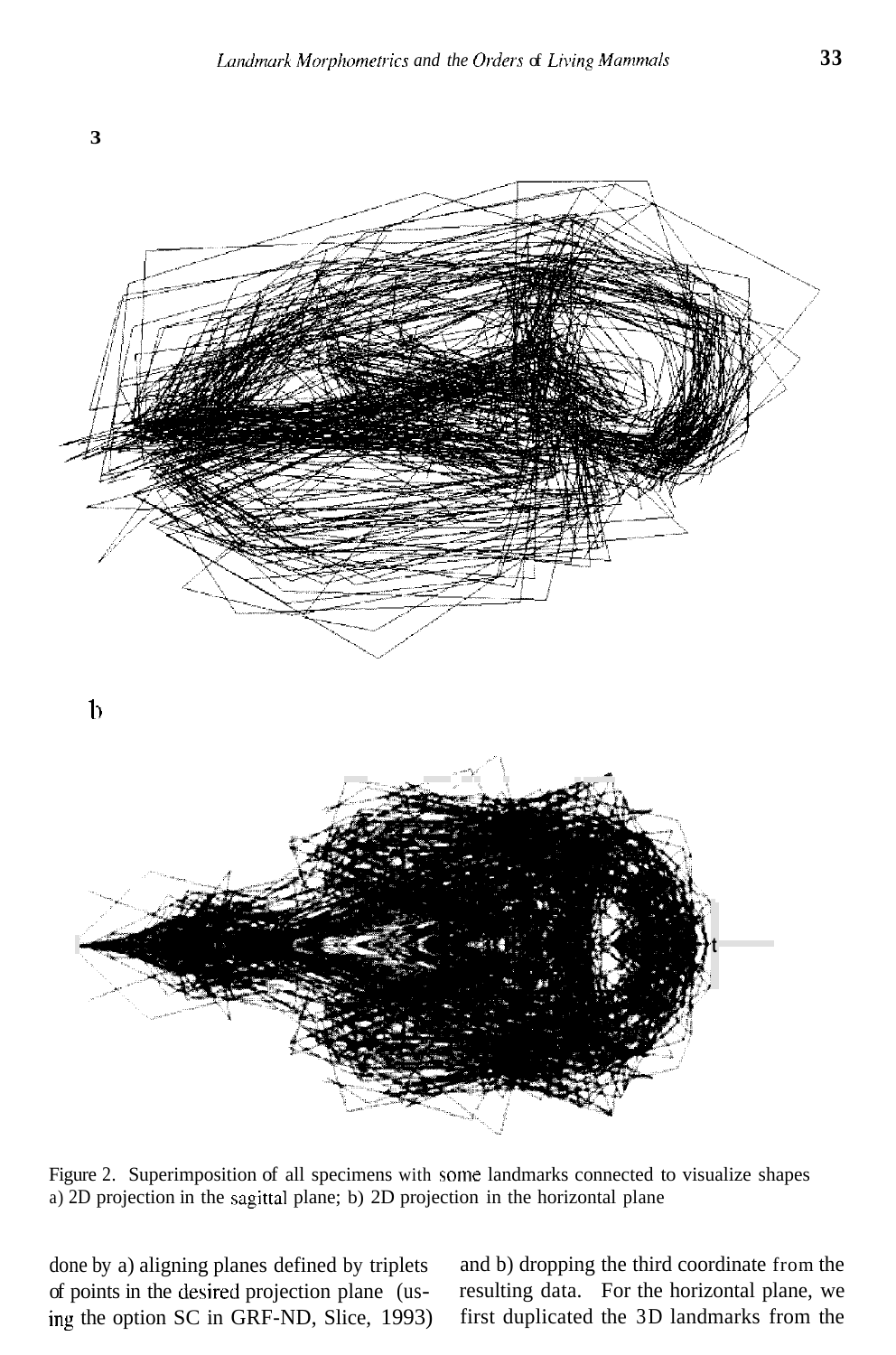40 a 42 Þ٢  $-41$ ងេ luo  $\frac{21}{22}$ -43<br>-44 39 *I*  ijЗ )<br>/24<br>35<sub>23</sub>  $^{124}$ Þз 3 25  $\overline{28}$ <sup>74</sup> 50 26 Ţ9 48 17 17 53 platypus  $\mathbf b$ ď  $\mathbf{^{22}}$ <sup>1</sup>24  $\overline{24}$ 21 43 )<br>33 ę. 13 'n  $\overline{25}$ 47 .<br>28 25  $\overline{29}$ 27 5 48 Ġ, ìw. 21 52 30 З, 53 77 wombat  $\overline{17}$ 

Figure 3. Numbered landmarks used in the analysis. See Table 2 for **a** complete description of the landmarks. Landmarks 1-6 are on the jaw; 1, 2, 7 through 17 on the saggital plane; **18** to *35* on the right side of the skull. Landmarks 40-57 are reflections of 18 to 35 to the left side.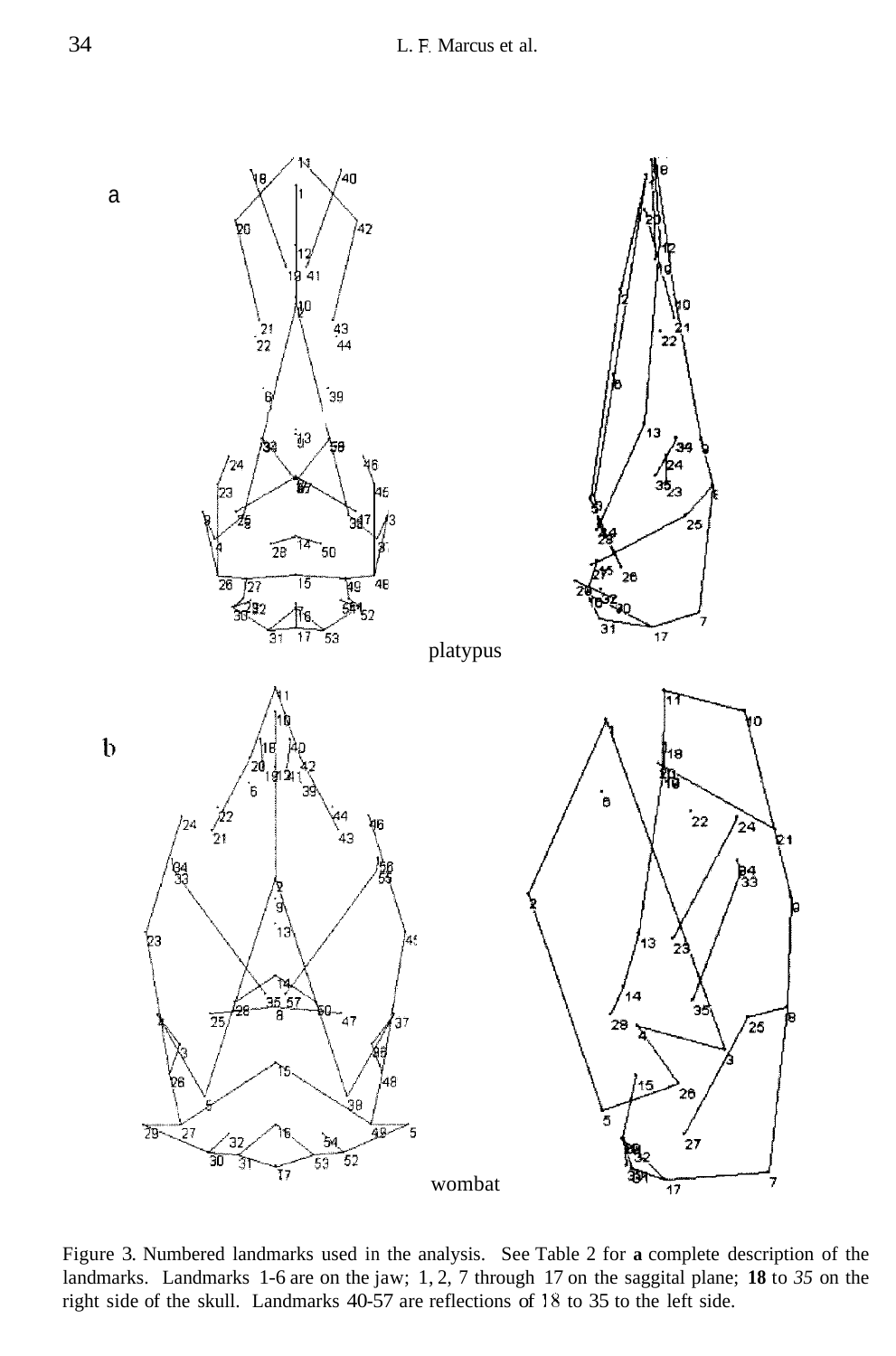

among the 53 specimens digitized. Both horizontal and saggital 2D projections are given.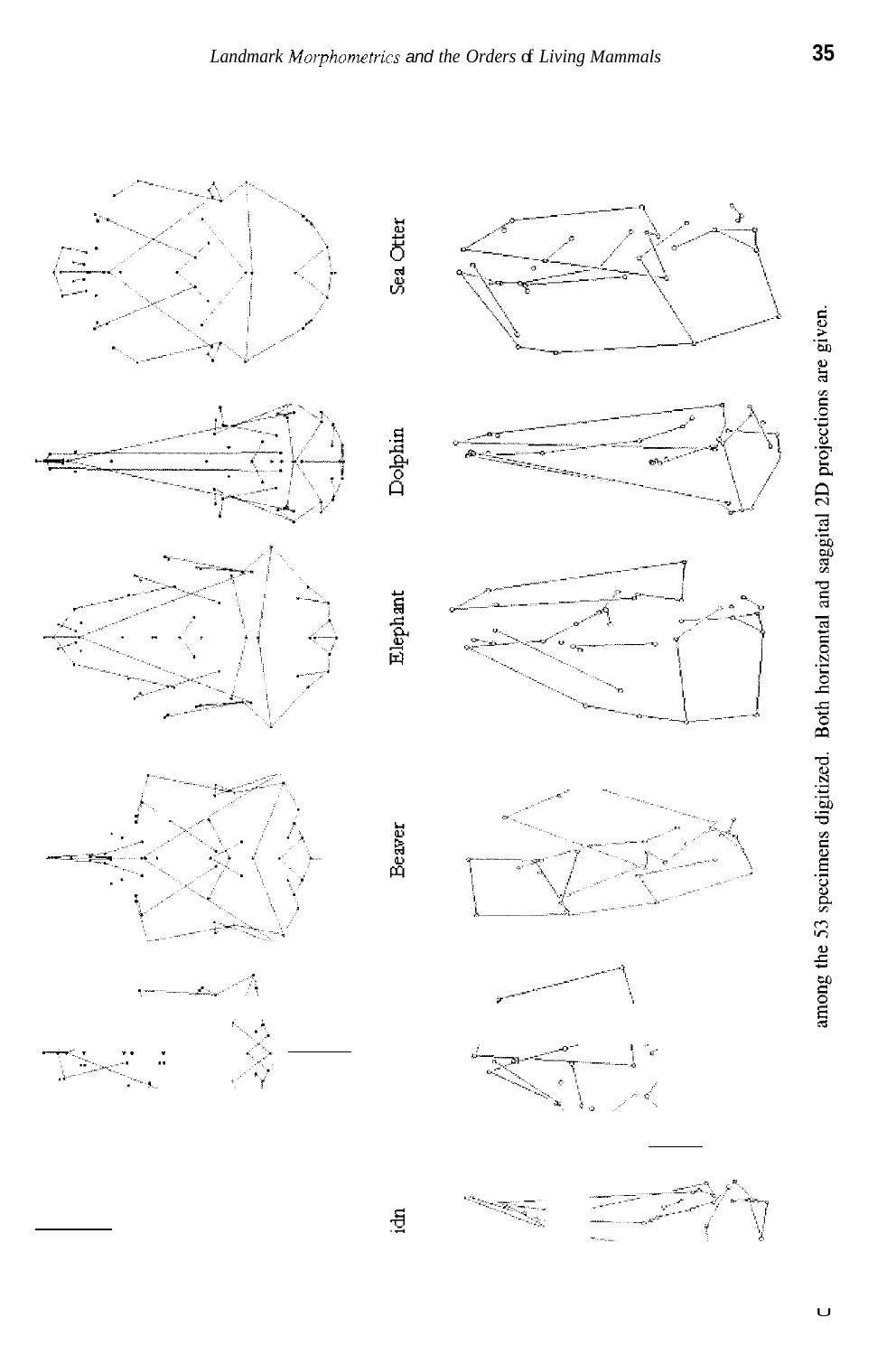#### 36 L. E Marcus et al.



Figure *5.* Cladogram for the orders of mammals based on Novacek (1990).

right side across the sagittal plane to the left side (increasing the total number of landmarks to 57). To define this plane the landmarks used were tops of the left and right superior auditory canals (landmarks 27 and 49), and the anterior pre-maxillary suture on the saggital plane  $(11)$ . For the sagittal plane the landmarks used were the tip of the premaxillary (landmark 11), inion (7) and the posterior edge of the foramen magnum (17).

For the 2D data all 53 specimens were superimposed and projected in the sagittal and horizontal plane to produce Figure 2 (a and b respectively). Figure 3 indicates the location of the landmarks listed in Table 2 for the platypus and wombat. Figure 4 shows several different specimens in 2D horizontal and sagittal projections.

The 3D coordinates were aligned using Generalized Least Squares (GLS) in the program TPSSMALL (Rohlf, 1998b) and projected into tangent space using the program Options:  $Size = 1$ ; Projection = orthogonal (options available in all of the current versions of the TPS software for Windows - see Discussion for earlier and alternative options). We give results for some other options for comparison (Tables 3 and 4). The 3D aligned data were saved for all further analysis using the options CS=1 and orthogonal projections.

Using TPSSMALL (Rohlf, 1998b) we computed Procrustes distances (Slice et al.. 1996) for the 3D landmarks in Kendall shape space (Slice et al, 1996; Rohlf. this volume) and compared them to Euclidean distance in tangent space. TPSSMALL was also used to compute these distances for the subsets of landmarks forming the jaw, face and braincase.. The visualization program, Morpheus (Slice. 1998) has been used to generate most of the graphics. **All** other computations have been done using NTSYSpc for windows (Rohlf 1999), Rohlf's TPS series of programs for the PC, the SAS statistical package. and Excel.

We used the phylogeny of Novacek (1989. 1990, 1992, 1993) based on a number of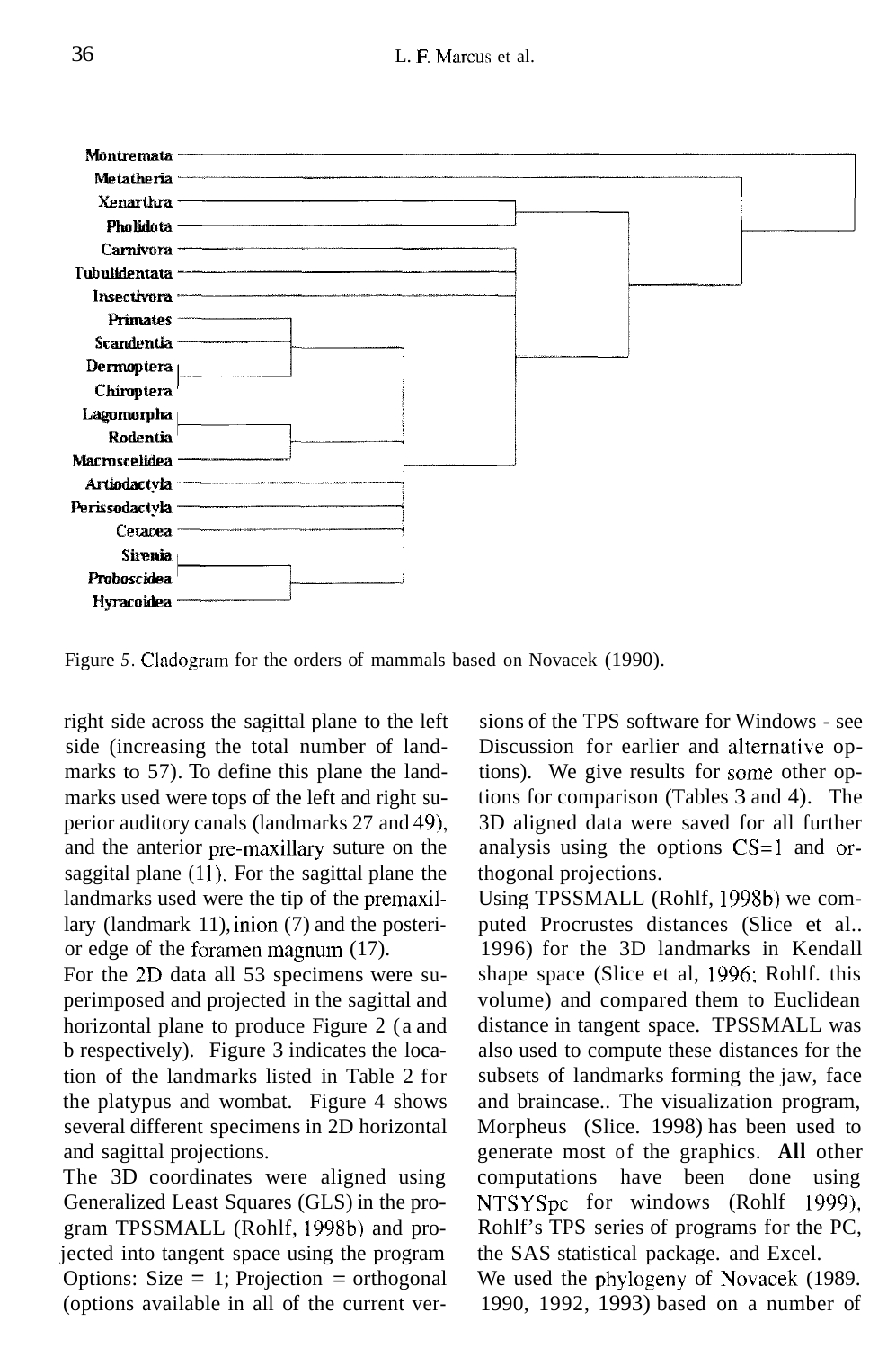

Figure 6. Scatter plot for all 3D data of Procrustes Distance against Euclidean tangent space distance (Tangent Distance) with best fitting lines through the origin for CS = 1; and Orthogonal Projection, tangent at consensus. Symbols:  $+$  dolphin comparisons; ? all other comparisons.

cranial and soft part anatomical characters to compare to our results based on partial and relative warps  $(\alpha = 0)$ . His phylogeny does not go below the ordinal level. except for a few contentious groups. Both Novacek's phylogenies and McKenna and Bell's( 1997) classification agree that the mammals form a monophyletic group, with a nested hierarchy shown in Figure 5 (based on Novacek, 1990). We examined the partial warps for the horizontal and sagittal projections as well as the relative warps in two dimensions but only report on one partial warp and two relative warps, that depict shape differences. Some partial warps seem to be informative for defining characters that might be used in a phylogenetic framework. in the sense of Fink and Zelditch (1995) and Zelditch et *al.* (1995).

**An** attempt was also made to see how the 3D Procrustes distances related to the currently accepted phylogenies of ordinal relations among

mammals. We coded Novacek's cladogram and the cladograms "implied" in McKenna's classification in NEXUS format (Rohlf, 1999) to create trees. We used phenetic clustering algorithms, including UPGMA. single linkage, and complete linkage on the 3D Procrustes distance data for all of the landmarks - to find the level of consensus with the cladogram.

#### RESULTS AND DISCUSSION

When we compared the 3D Procrustes distances to the tangent space distances (i.e. Euclidean distances in tangent space) for mammalian skull shape, the relation was very close to linear for all of the data. However, comparative distances to one species, the common dolphin fell on a line slightly below that for all other comparisons (Figure 6).

Table 3 gives the range and mean Procrustes and Euclidean distances for both the orthogonal and stereographic projections for the 3D data for  $CS$  (centroid size) = 1 and also for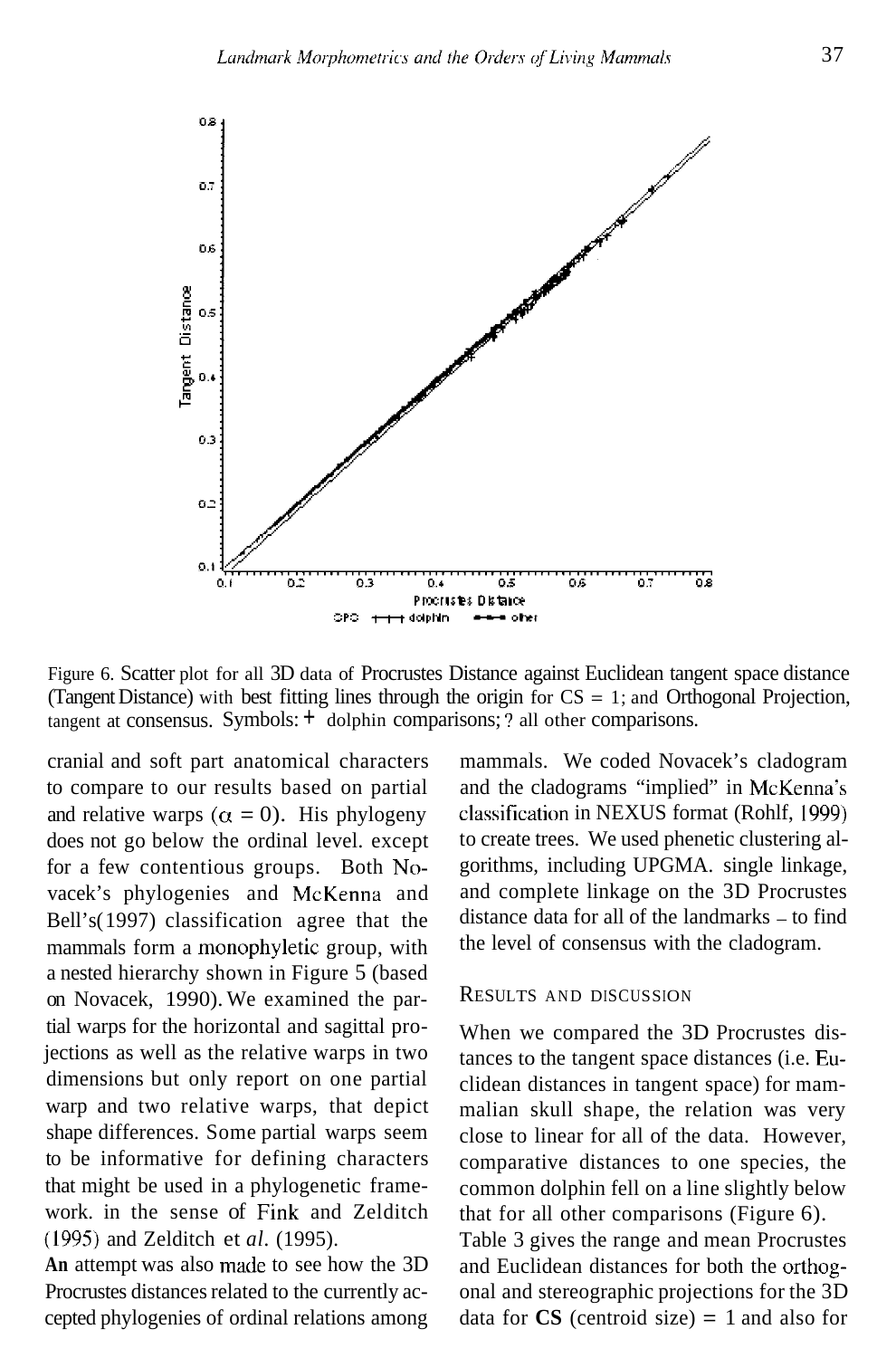|                     |                 | $CS=1$                   |               | $CS = cos(\rho)$ |               |  |
|---------------------|-----------------|--------------------------|---------------|------------------|---------------|--|
| <b>Between</b>      | *Procrustes     | +Orthog                  | <b>Stereo</b> | Orthog           | <b>Stereo</b> |  |
| <b>Specimens</b>    | distance $\rho$ | <b>Tangent Distances</b> |               |                  |               |  |
| Min                 | 0.1202          | 0.1201                   | 0.1210        | 0.1193           | 0.1202        |  |
| Mean                | 0.3394          | 0.3364                   | 0.3515        | 0.3223           | 0.3337        |  |
| Max                 | 0.7306          | 0.7167                   | 0.7994        | 0.6433           | 0.7152        |  |
| <b>Slope</b>        |                 | 0.9896                   | 1.0398        | 0.9429           | 0.9926        |  |
| Corr                |                 | 0.9999                   | 0.9998        | 0.9995           | 0.9999        |  |
| <b>To Reference</b> |                 |                          |               |                  |               |  |
| Min                 | 0.1087          | 0.1085                   | 0.1092        | 0.1074           | 0.10823       |  |
| Mean                | 0.2358          | 0.2327                   | 0.2422        | 0.2236           | 0.2348        |  |
| Max                 | 0.5066          | 0.4852                   | 0.5550        | 0.4250           | 0.5003        |  |
| <b>Slope</b>        |                 | 0.9841                   | 1.0339        | 0.9373           | 0.9951        |  |

Table 3. Comparison of Procrustes distances to approximations for the complete data set. Tangent at the consensus.

\* Note the maximum possible Procrustes distance between two object is  $(\pi/2 \cong 1.57 \text{ radians})$ .

 $+$  Slope for dolphin compared to all other skulls is 0.9731 for the  $CS = 1$ , Orthog column

 $CS = cos(\rho)$ . Note the small differences between the values, and the very high correlation in every case when comparing specimens. The range of values were 0.120 (Bear to Aardwolf) to 0.731 (Dolphin to muskrat). Separate analyses of distances with orders showed that the Xenarthra *(5* species) were most variable, with Procrustes distance between specimens varying from 0.169 to 0.539. Marsupials (7 species) and carnivores (11 species) were the most homogeneous with Procrustes distances varying from 0.144 to 0.278 for the former and  $0.\overline{1}20$  to 0.273 for the latter. Rodents (4 species) had Procrustes distances between 0.228 and 0.351; Primates *(5* species) 0.168 to 0.322; Uranotheres (4 species) 0.245 to 0.443; Perissodactyls *(2* species) 0.298 and Artiodactyls (3 species) 0.235 to 0.278; and Insectivores (in the broad sense, 3 species) had very similar species)  $0.235$  to  $0.278$ ; and Insectivores (in the broad sense, 3 species) had very similar Procrustes distances  $-0.209$  to  $0.213$ . Therefore most of the larger Procrustes distances were inter-ordinal comparisons, and the single species with the most distances

above 0.50 was the dolphin. The minimum distance from the dolphin to any other species was 0.449 (to the llama), the elephant was next with 0.295 (to the manatee) and then all others had minimum distances equal or below 0.263. Generally the long snouted mammals - including the monotremes, aardvark, lesser and giant anteater, pangolin, and armadillo - had among the larger distances to other mammal specimens. Comparing interordinal distance the Uranotheres - manatee, elephant, and dugong were quite distant from shapes for other orders.

The relation of tangent space and Procrustes distances for braincase and jaws produced closer fits than the overall data set, however the face subset shows a higher scatter (Figure 7) than the overall data set. The stereographic projection for the face gives the greatest differences of tangent space distances from Procrustes distances of any of the data sets analyzed using the consensus as the reference..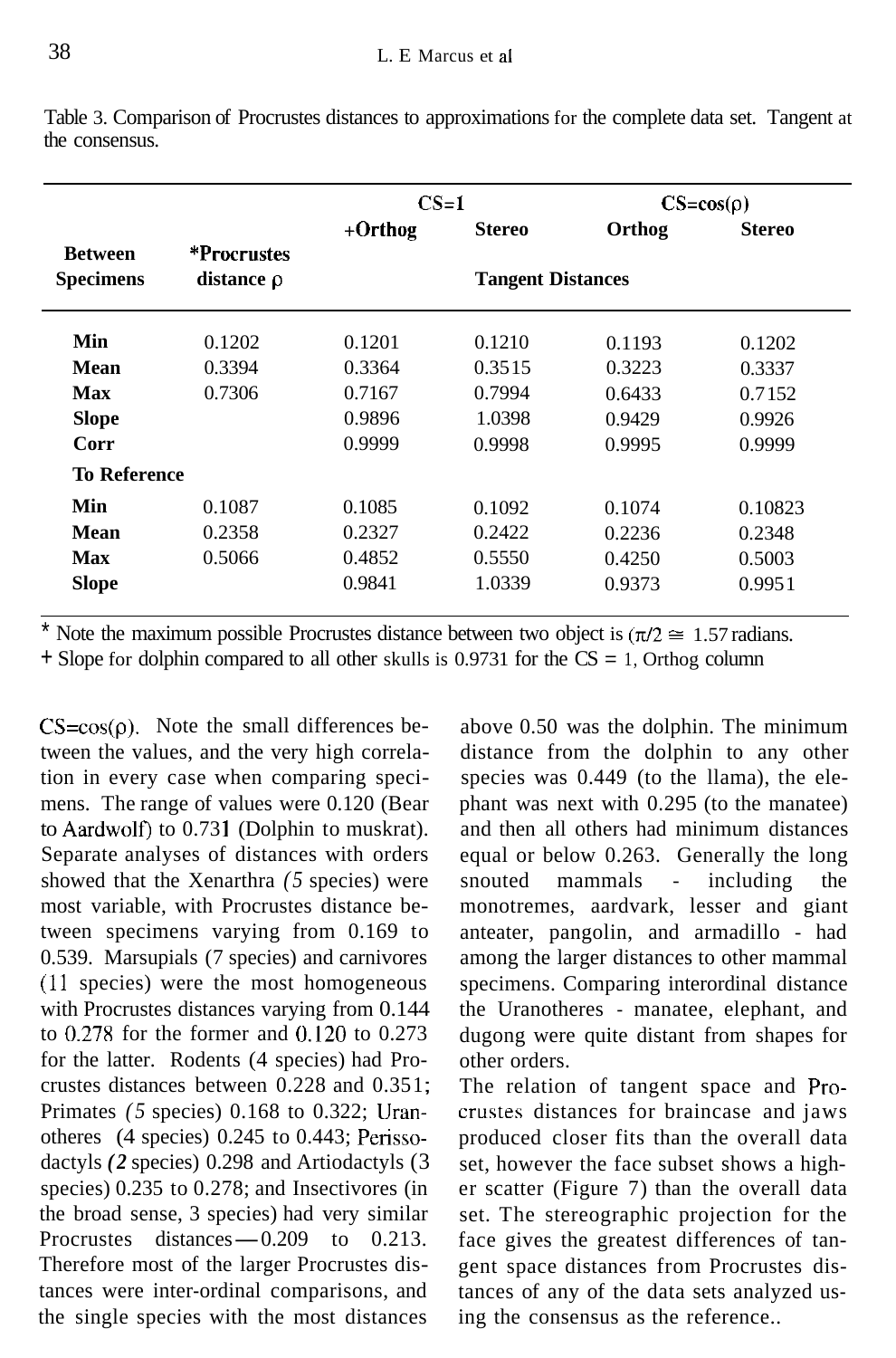|                     |                   | $CS=1$                                   |               | $CS = cos(\rho)$ |        |  |
|---------------------|-------------------|------------------------------------------|---------------|------------------|--------|--|
| <b>Between</b>      | <b>Procrustes</b> | +Orthog                                  | <b>Stereo</b> | Orthog           | Stereo |  |
| <b>Specimens</b>    | distance $\rho$   | <b>Projected Tangent Space Distances</b> |               |                  |        |  |
| Min                 | 0.1509            | 0.1513                                   | 0.1534        | 0.1494           | 0.1513 |  |
| <b>Mean</b>         | 0.5012            | 0.4918                                   | 0.5441        | 0.4468           | 0.4934 |  |
| Max                 | 1.1309            | 1.0730                                   | 1.3425        | 0.8584           | 1.0495 |  |
| <b>Slope</b>        |                   | 0.9783                                   | 1.0956        | 0.8784           | 0.9812 |  |
| Corr                |                   | 0.9999                                   | 0.9988        | 0.9975           | 0.9999 |  |
| <b>To Reference</b> |                   |                                          |               |                  |        |  |
| Min                 | 0.1625            | 0.1618                                   | 0.1639        | 0.1576           | 0.1601 |  |
| <b>Mean</b>         | 0.3522            | 0.3422                                   | 0.3751        | 0.3131           | 0.3484 |  |
| Max                 | 0.6974            | 0.6422                                   | 0.8378        | 0.4931           | 0.6765 |  |
| <b>Slope</b>        |                   | 0.9650                                   | 1.0808        | 0.8649           | 0.9869 |  |

Table 4. Comparison of Procrustes distances to approximations for the face data set. Tangent at the consensus.

Procrustes distances for the face data become quite large, but the tangent space values still predict Procrustes distance with little error (Table 4).

For the entire 3D data set, one can also see how the choice of a reference specimen other than the consensus affects the tangent space approximations. Reference specimens near the consensus give results comparable to that for the consensus specimen. However, when an extreme specimen is chosen as the reference the scatter in the plot of tangent space distance to Procrustes distance increases considerably. Figure 8 shows the relation for CS=1 and orthogonal projection when the dolphin - the most extremespecimen from the over all consensusis chosen as the reference. Table *5* gives the comparisons of the distances.

## *Alignment Considerations.*

Rohlf (this volume and in press) has shown that the way specimen landmarks are aligned and scaled makes a difference in shape comparisons and statistical analyses. Earlier suggestions and conventions used in the DOS

versions of TPS, and also in GRF-ND (Slice, 1993) software scaled centroid size to cos (p) where p is the Procrustes distance to the consensus. This procedure places the specimens in a curved shape space, and does not place them in tangent space. The process of translation, scaling and rotation to best fit residuals "uses up" seven dimensions for 3D coordinates (4 for 2D coordinates), in the aligned coordinates. In tangent space this corresponds to a reduction in rank of the data as a singular value decomposition of the aligned

Table 5. Comparison of Procrustes distances to Tangent space approximation. Tangent at the dolphin shape.

| <b>Procrustes</b>           | <b>Tangent Distances</b> |
|-----------------------------|--------------------------|
| <b>Specimens</b> distance p | Orthogonal, $CS = 1$     |
| 0.1202                      | 0.1224                   |
| 0.3394                      | 0.3383                   |
| 0.7306                      | 0.6714                   |
|                             | 0.9947                   |
|                             | 0.9997                   |
|                             |                          |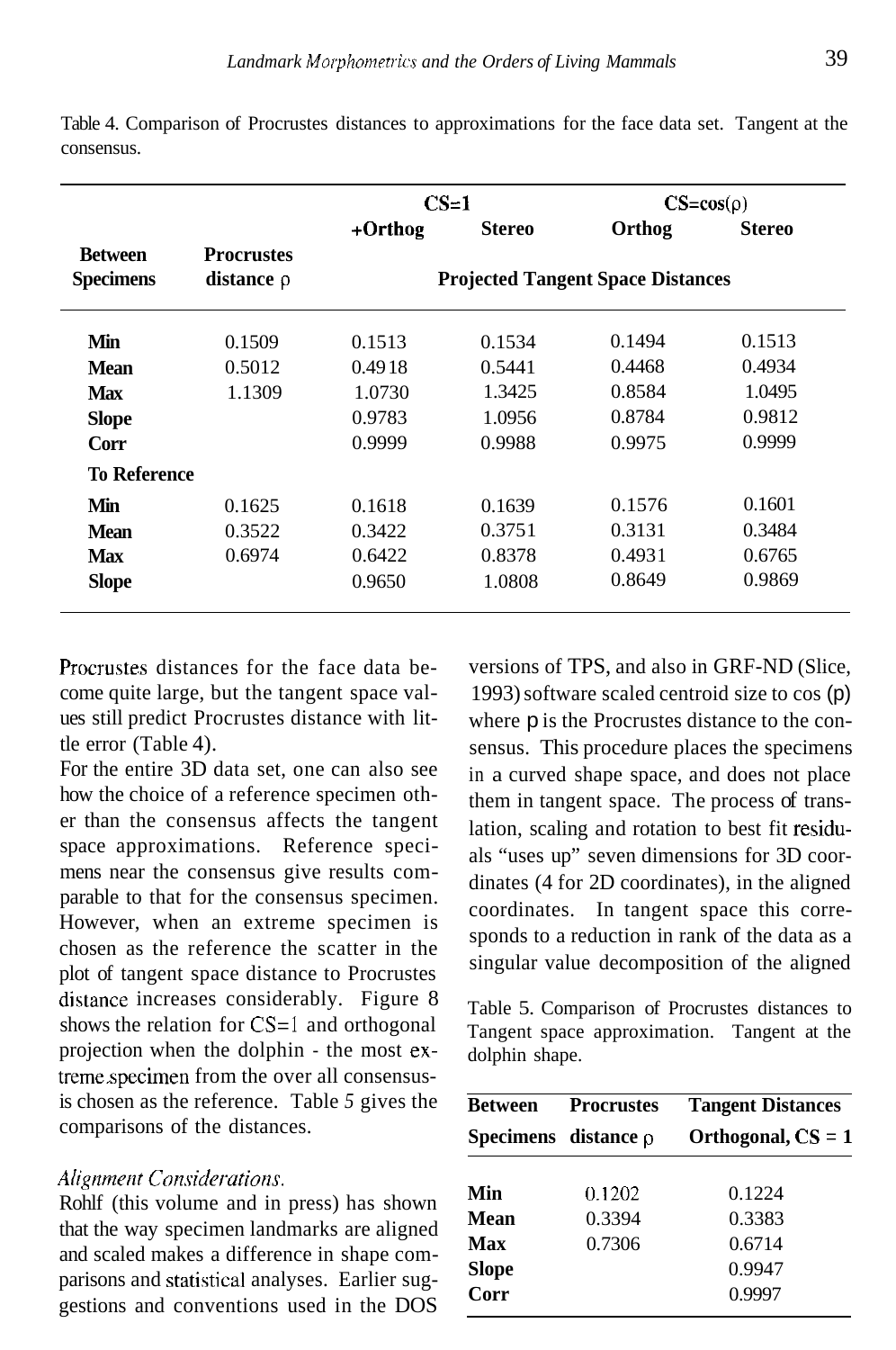

Figure 7. Scatter plot of 3D face data of Procrustes distance (y) against tangent space distance **(x)**  with best fitting line through the origin for  $CS = 1$ ; and Orthogonal Projection, tangent at consensus. Symbols: + dolphin comparisons; ? all other comparisons

coordinates will show. However, some portion of the inherent curvature of the space is left in the coordinates aligned using cos (p) which increases the rank of the aligned data in curved space (Rohlf, this volume).

We chose to project the aligned 3D coordinates orthogonally into tangent space, even though it provides distances smaller than Procrustes distances. However specimens with very large distances from the consensus might be barely distinguishable even though they might be quite dissimilar. On the other hand, stereographic projection exaggerates the distance between objects and the consensus. and also between pairs of shapes—more than may be acceptable for large differences in shape. In fact for stereographic projection, the tangent space distance has a potential of becoming infinite (Rohlf, 1998a), while curved shape space distance is never more than  $(\pi/2 \approx 1.57)$ . Orthogonal projection had earlier been called the "shrunken  $1/cos(\rho)$ " option in Rohlf's TPS software for Windows up to early 1998 (for example this terminology was used in Marcus, 1998).

# *Is There Phylogenetic Signal in the Present Landmarks Duta Set?*

Fink and Zelditch (1995) and Zelditch et al. (1995) use 2D partial warps to find phylogenetic features in fish. Rohlf (199%) and Zelditch et al. (1998) debate their use in such analyses, the first saying there is no biological meaning to partial warps, as they are a function of the principal warps and therefore of the reference configuration of landmarks, and the second defending their use as cladistic characters, on the basis of hypotheses of primary homology. In our data set, some partial warps show differences that might help define shared character states. For ex-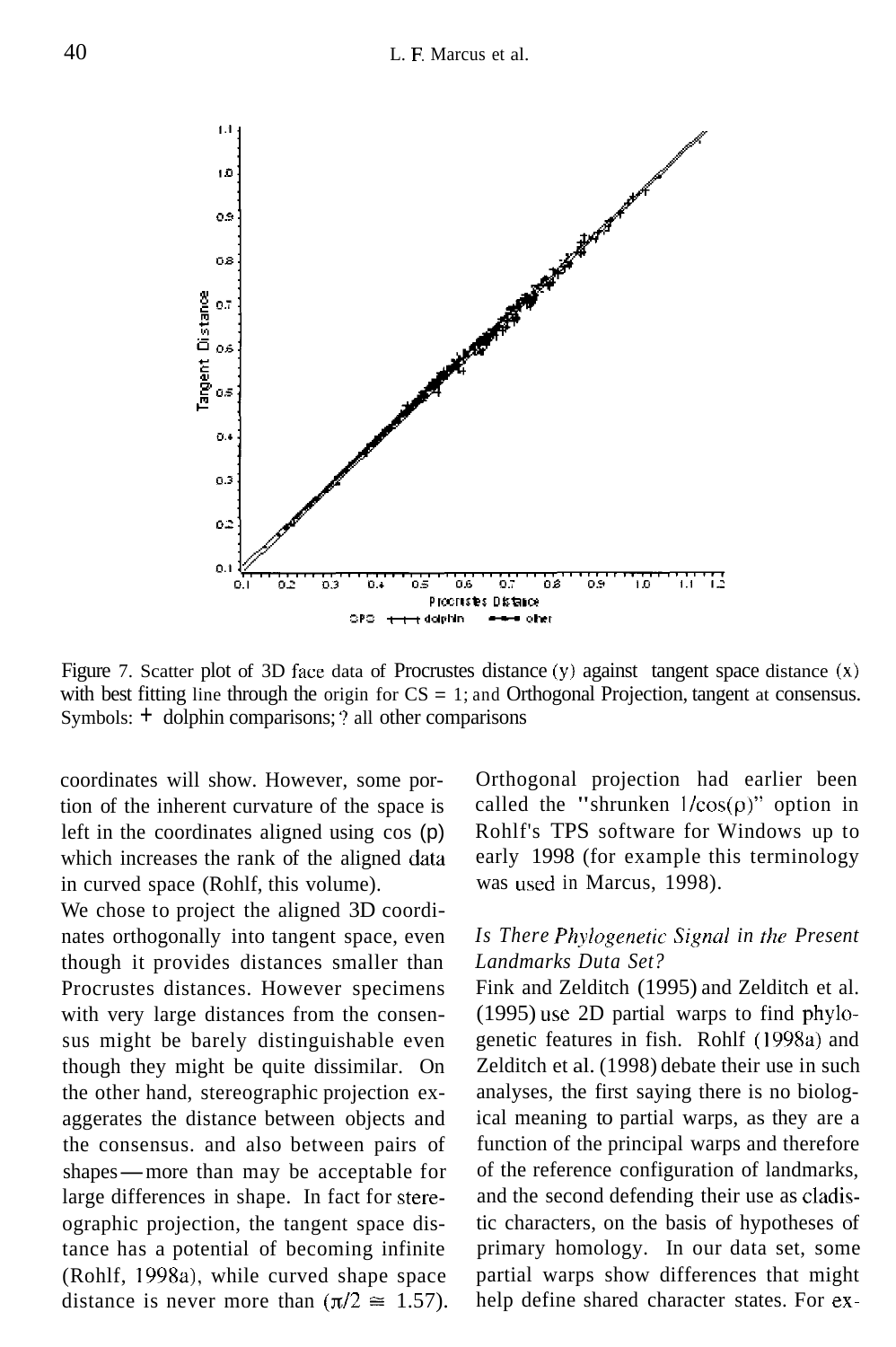

Figure 8. Scatter plot for all 3D data of Procrustes distance (y) against tangent space distance **(x)**  with best fitting line through the origin for  $CS = I$ ; and Orthogonal Projection, tangent at dolphin. Symbols:  $+$  dolphin comparisons; ? all other comparisons

ample in the horizontal 2D projection. in partial warp x10 (Figure 9) the Baboon and Gorilla at one extreme have the foramen magnum (landmarks 16 and 17) relatively far forward compared to inion (7), contrasted with inion anterior to the foramen magnum in a number of aquatic mammals, as well as the Pangolin. Apparently (see Figure 9) only landmarks 7 (inion) and 17 (the rear edge of the foramen magnum) are involved in this partial warp. The partial warps depend to a large degree on nearness or distance apart of landmarks on the consensus (Rohlf, 1998a) which is a function of their average position—landmarks 7 and 18 are nearly coincident there. It would seem that a more informative character might involve the position of inion (7) relative to the four landmarks associated with the foramen magnum, but no such partial warp is evident. Among the relative warps, the first few show

a number of shape differences distributed over the skull - and the latter ones are too subtle to show features (Figure 10). Since the relative warps (with the uniform component retained) are the same as the principal components of the aligned coordinates (Rohlf, 1998a), this result is not surprising. The possible phylogenetic signal in our landmarks data is very low and difficult to ascertain. An initial constraint is that there are only as many partial warps+uniform components as the number of adjusted landmarks in our two dimensional projections. In addition, as pointed out in the introduction. whenever diversity in any given study group increases, it becomes more difficult to find the equivalent landmarks across that diversity, thus reducing drastically the number of possible landmarks. However. even if a large number of landmarks could be used, this number will probably not satisfy the minimal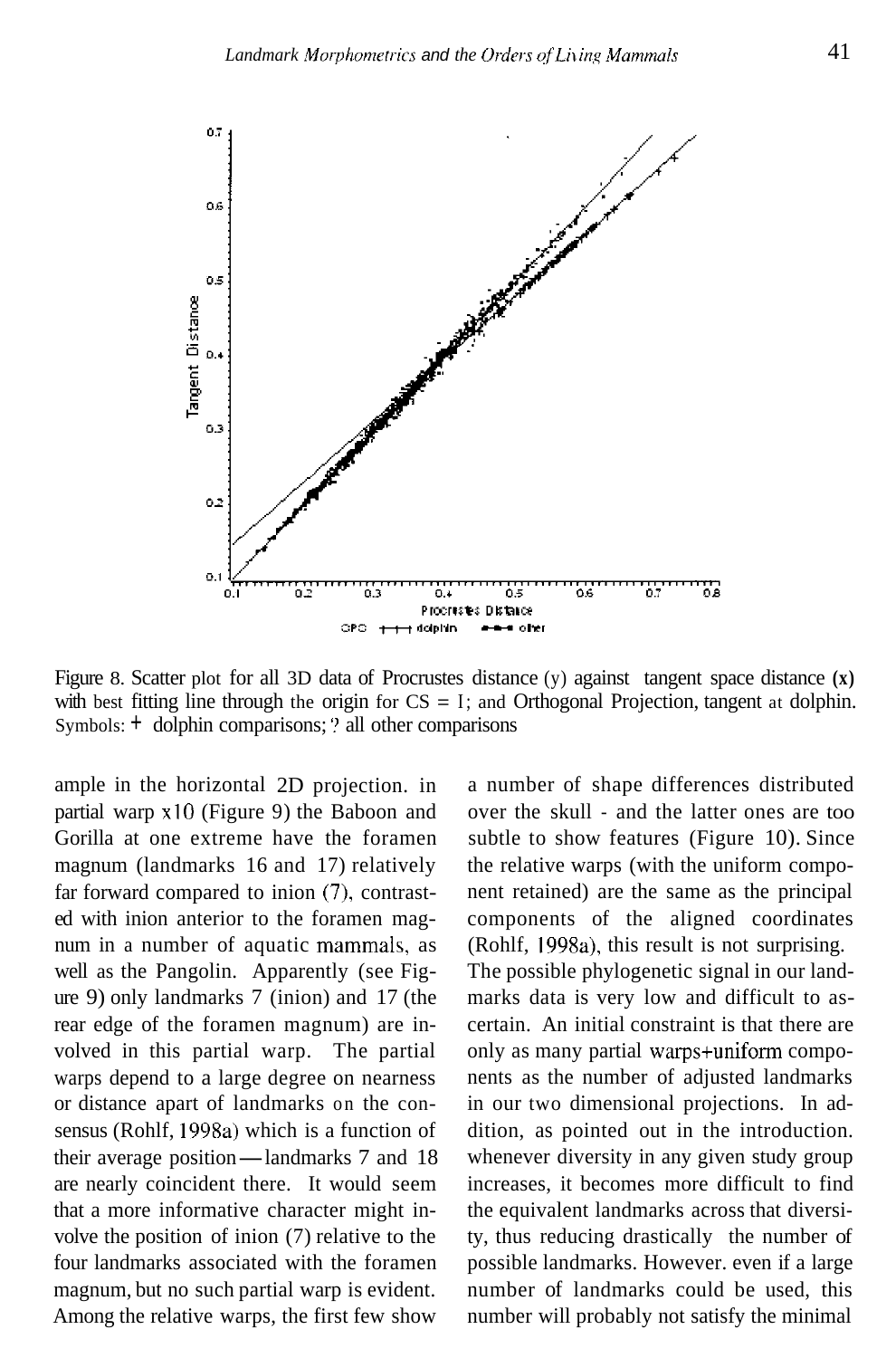number of informative characters needed to account for a data matrix with a large number of taxa with diverse shapes. This point represents a severe limitation of landmark based data and perhaps any type of analysis, and seems to undermine any attempt of using exclusively any one type of data such as geometric morphometrics data in a cladistic analysis. This reinforces the view that landmark based data are better used along with other characters (discrete morphological and molecular data) (e.g., Burke et al., 1996).

One other possible explanation is that the shape variation examined in this study is not informative for phylogenetic inference at that level of universality (i.e., among the orders of mammals). Such correspondance between characters and their taxonomic level of expression is well known by systematists (e.g., Hennig, 1966; Wiley, 1981) and geometric morphometric data are not different in that sense

Finally, our results may reflect in part our sparse, and sometimes unequal, sampling of mammalian diversity. For some orders, we have only one representative, and the maximum number of specimens sampled for an order is 11.

# *Comparison of Aligned Data to Phylogenies using phenetic clustering.*

The algorithm that gave the best consensus was complete linkage, though the unweighted pair group method using averaging (UP-

**GMA,** Rohlf, 1999) gave very similar results. There was no consensual resolution of the cladogram above the intra-ordinal level, except for the Glires - rodents and rabbits. Neighbor joining did not produce a better result, and the face, braincase, and jaw subsets all show less consensus than the complete data set. The UPGMA dendrogram for Procrustes distances is given in Figure 11.

*Homology assessment and the use of geometric morphometric data in phylogenetic analysis.* 

Much has been said about landmarks and homology (Smith, 1990; Bookstein, 1994; Zelditch et al., 1995). However, the imprecise use of the adjective "homologous" when applied to landmarks from two or more different taxa, widely seen in the literature, is misleading. Landmarks are not the attributes of the organisms to be compared but rather the tools which help capture these attributes. In this regard, partial warps (as in Zelditch et al., 1995, for example) and their deformations, i.e. shape variables (characters and character states, respectively) - not landmarks - are the attributes in question from which propositions of primary homology are generated. Therefore, the adjective "equivalent" (see O'Higgins and Jones, 1998) is the designation we use for the chosen landmarks, as they correspond to the same topographical feature in the compared structures



Figure 9. Partial warp **x10** for horirontal projections of landmark data. a) Partial warp scores - *25*  baboon, 26-gorilla. 46-dolphin etc., b) Landmarks involved are **16** - anterior edge of forainen niagnum, and  $11$  inion c) depicted as thin plate spline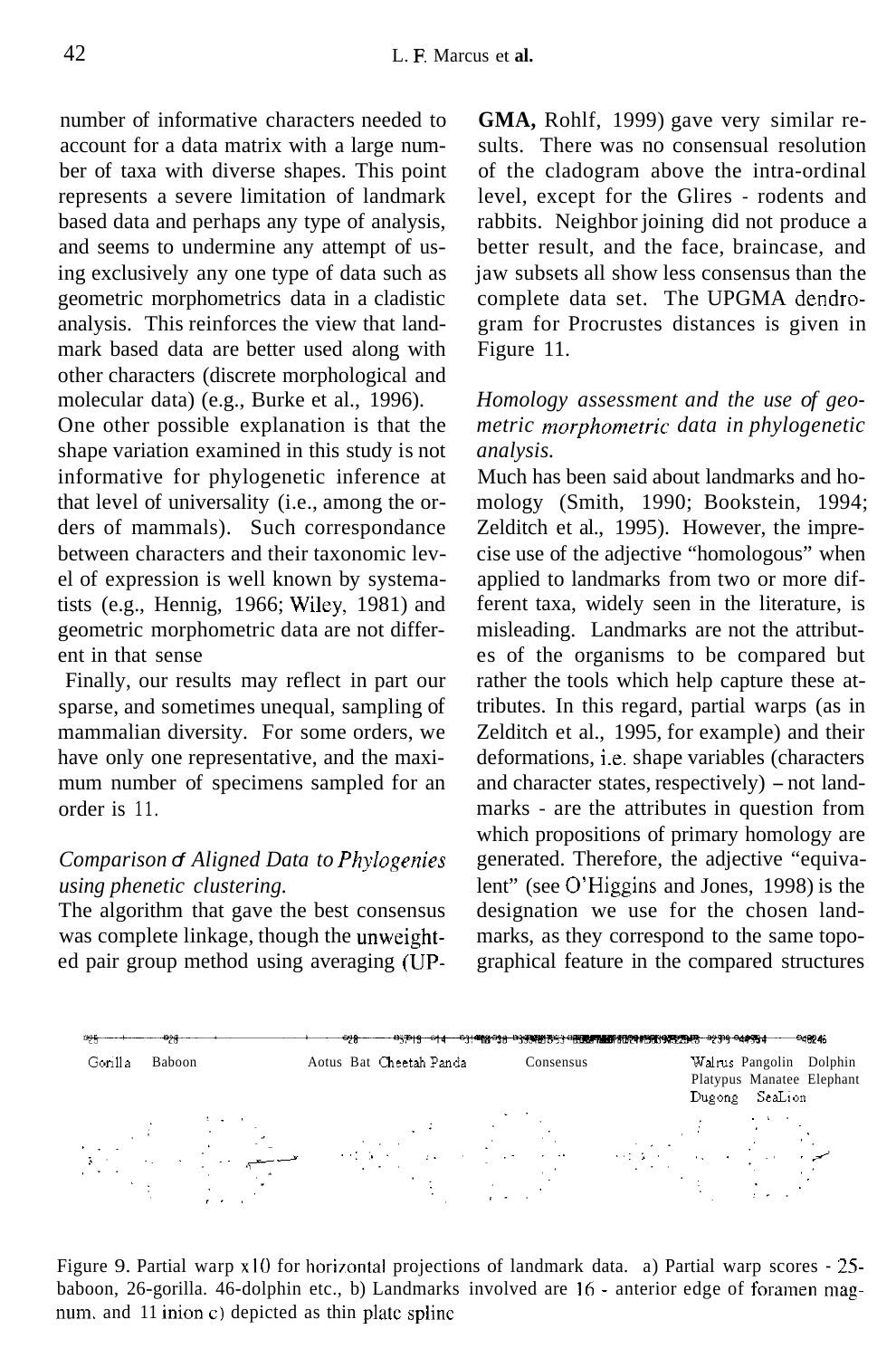

Figure 10. Relative warp 1 vs. 2 for horizontal projection 2D data. Scores for specimens and representative splines; consensus in lower right corner.

or organisms, but are not part of the hypothesis of primary homology (see below). The word "homology" should be applied only when refering to the features derived from the decomposition of shape differences.

Each variable function of landmarks (eg., partial warp or other function of landmarks), as any hypothesis of primary homology, can be subjected to the test of congruence in order to be legitimized as a secondary homolog [see de Pinna (1991) for definitions of primary and secondary homologies, see also Rieppel (1988)] However, the initial choice of landmarks should be sufficiently precise in order to capture relevant homologous shapes, a procedure approached by choosing corresponding sets of landmarks placed in topographically equivalent positions. The choice of landmarks can thus be equated to the procedure of choosing the

features that will compose the frame of reference which will guide the establishment of' primary homology, thus satisfying the only prerequisite for searching and defining characters (=primary homology assessment). In other words, both landmarks and morphological features are expected to be comparable among organisms and thus should be topographically equivalent.

Recently, Brower and Schawaroch (1996) proposed the terms "topographic identity" and "character state identity" to characterize two distinct steps previously contlated under de Pinna's (1991) primary homology definition. The distinction of the two steps permits a more precise understanding of the procedure dealing with homology discovery for both morphological and molecular data. Under this view of homology assessment, geometric rnorphometric data are not different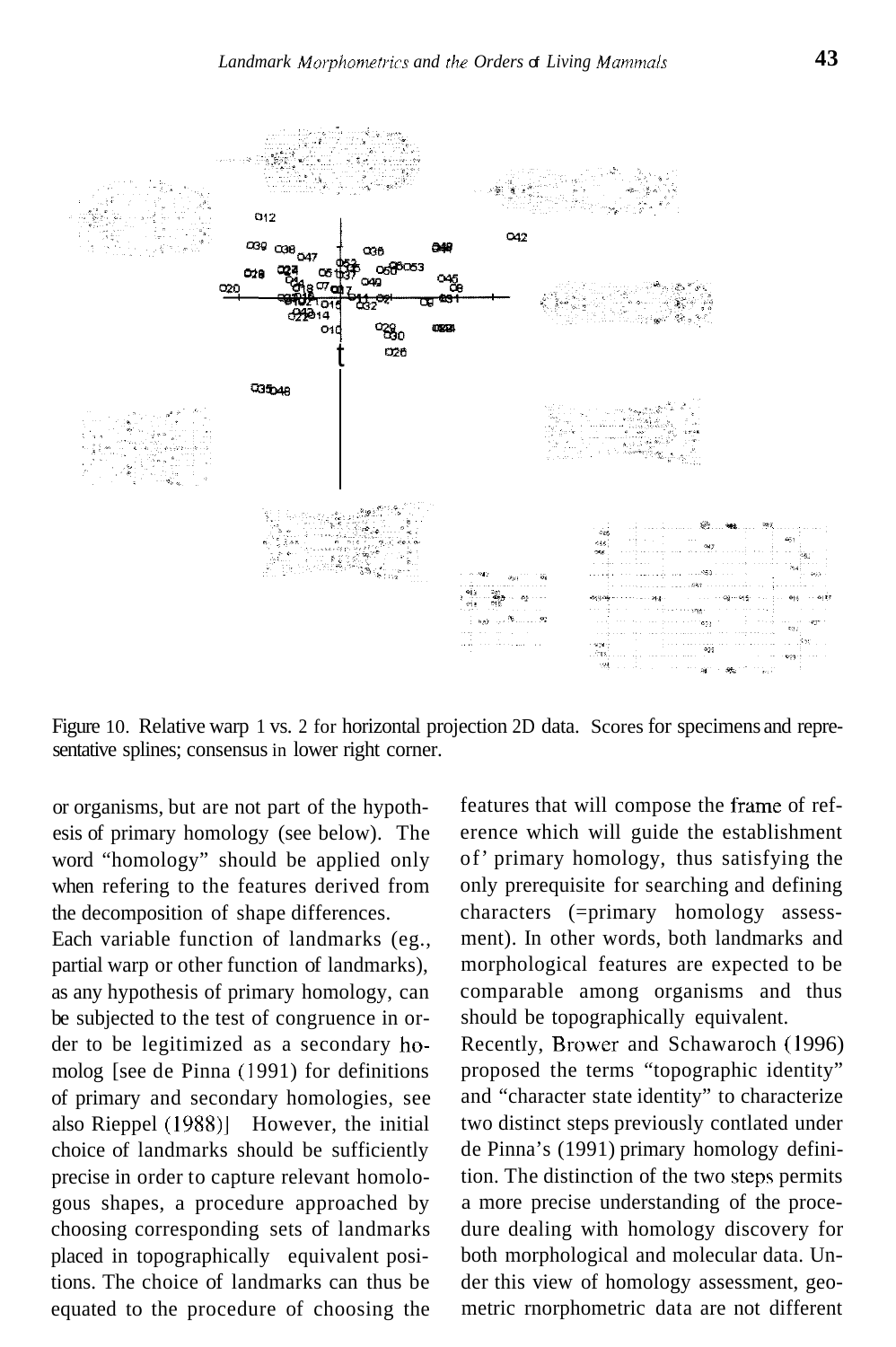

Figure 11. Dendrogram using UPGMA for Procrustes distances among all specimens.

from morphological or molecular data. The identification step via topographical identity corresponds to the initial choice of topographically identical landmarks which capture the essential shape of the organism or

structure. After landmarks are identified. the shape variables (such as partial warps scores: e.g., Zelditch et al., 1995: fig. 5) are hypothesized to be identical (=character state identity) and coded as character states which are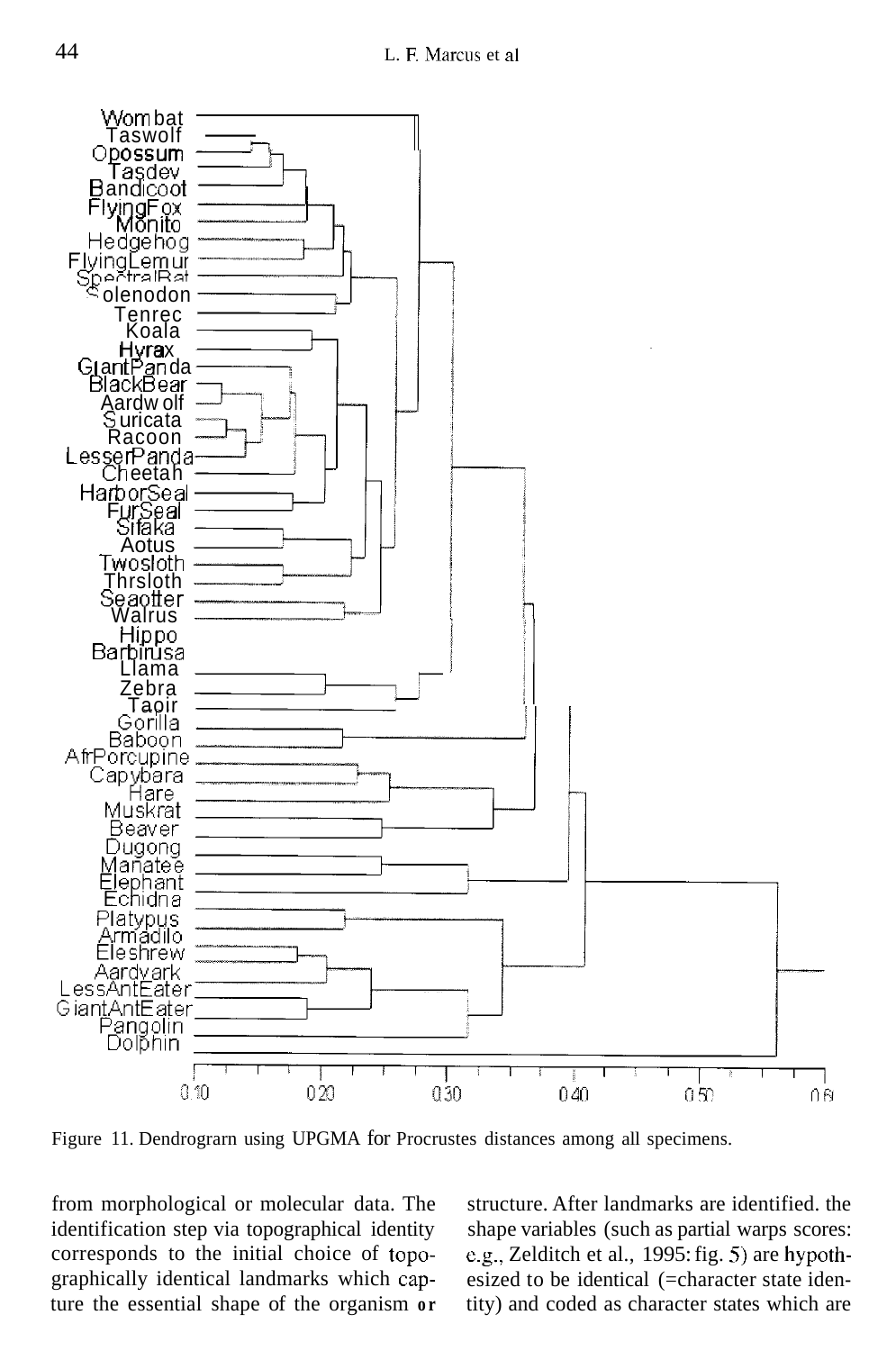assigned to the terminal taxa under study.

When addressing cladistic concerns landmark based methods of geometric morphometrics have to be viewed as any other tool or method to assess morphological similarity and the different expressions of features in organisms. **As** argued by de Pinna  $(1991: 377)$ . "similarity is the phenomenon that systematics addresses, and as any true phenomenon its origin lies outside the method that attempts to understand it". We view this assertion as a basic tenet of systematic principles which invalidates Bookstein's (1994: 224) claim that the way modern biologists determine morphological similarity (=primary homologies) "is not compatible with the algebra or geometry of the curving manifolds that house our morphometric measurements". Discovery of morphological similarity does not require any operational definition other than "similarity as detected by topographical equivalence". Geometric morphometric tools can depict shape similarity with accuracy, being thus useful in phylogenetic analysis, although we agree with Rohlf (1998a) (see also Adams and Rosenberg, 1998) that one of the basic problems faced with geometric morphometrics in cladistics are the limitations and artificiality of the methods (i.e., partial warps) used to find discontinuous geometric morphometric characters. The "creases", or local deformation grids recently elaborated by Bookstein (1999), may be a promising new way of visualizing characters of potential phylogenetic value without the theoretical and methodological limitations of partial warps. However, this approach is beyond the scope of the present study.

In conclusion, geometric morphometric characters meet the prerequisites of any other class of characters (see also Zelditch et al., 1995). Proposition and testing of homology for these characters under an explicit cladistic framework (i.e., legitimation of homology hypotheses through congruence) is possible and desirable.

#### SUMMARY AND CONCLUSIONS.

The great diversity of shape among mammalian skulls is generally larger than is commonly treated in most morphometric comparisons in zoological shape. This data provides an empirical comparison of tangent space distances to Procrustes distances and shows that statistical comparisons in tangent space will not be greatly affected by this approximation in most cases. In this example relatively large values of Procrustes distance are well approximated using a tangent point at the consensus shape. The importance of using a reference shape near the consensus in tangent space comparisons is supported, as shapes far from the consensus introduce distortion. For example, comparison between the dolphin, or some of the long faced ant-eating mammals and other mammals will be more distorted than other comparisons

The overall comparison of shapes by Procrustes distance shows almost no consensus with current ordinal level phylogenies as constructed from traditional morphology. The partitioning of the variability into partial and relative warp scores may suggest some characters that can contribute to phylogenetic analysis, but partial warp scores or the characters they suggest partition the landmarks associations in terms of patterns of nearness in the reference, rather than any structural constraints in the skull itself. Of course our results reflect our choice of landmarks and specimens, but with this amount of diversity it is difficult to find as many informative landinarks as one would like.

#### ACKNOWLEDGEMENTS

We thank Eleonora Trajano, Mario de Pinna. Dennis Slice, Eateban Sartniento and Scott Schaefer for their critical comments; J. Rohlf and D. Slice for providing the software; and Ross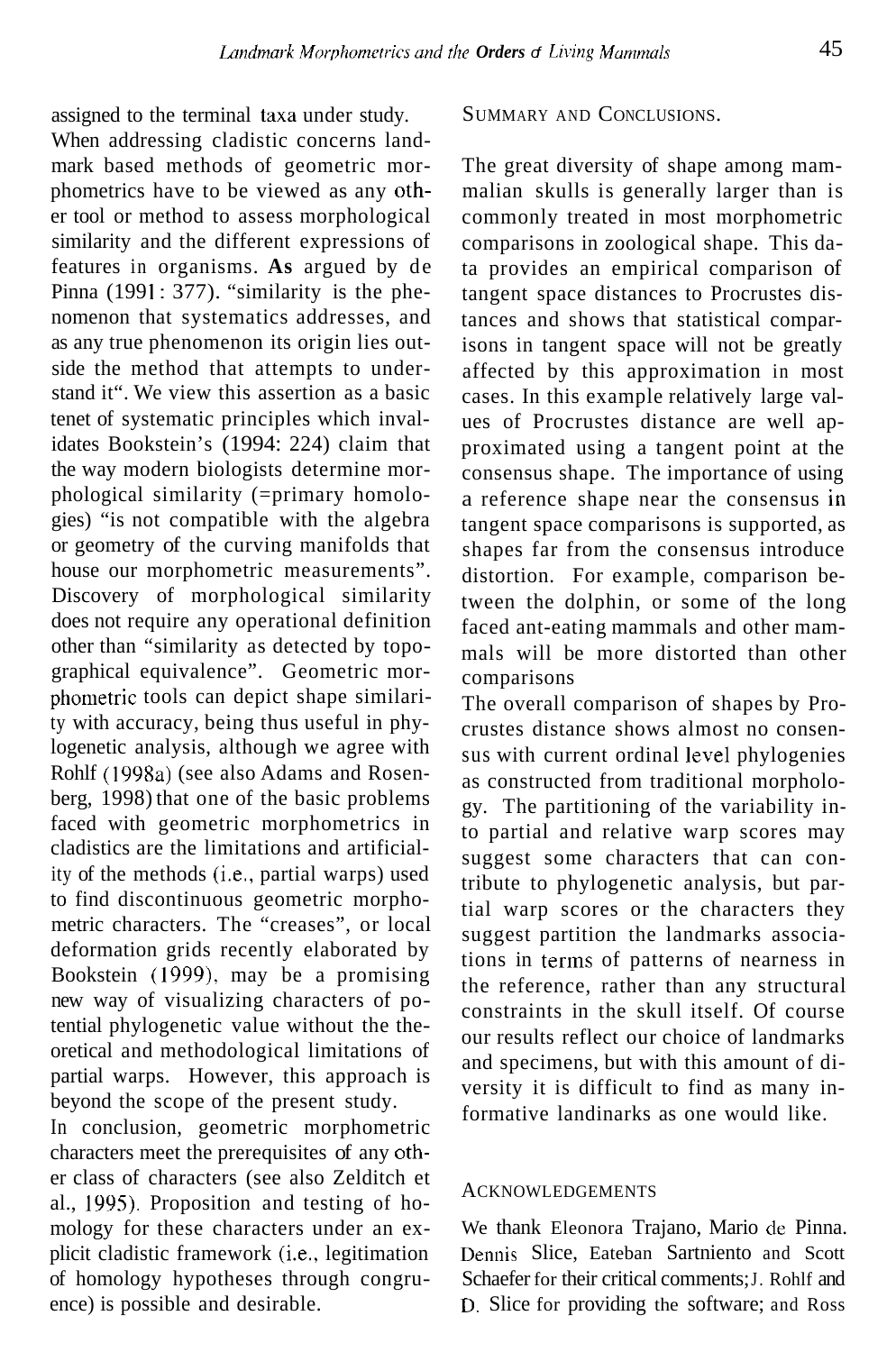MacPhee for allowing us the use of the mammals collection at the American Museum of Natural History. E. Hingst-Zaher was supported by **a**  Capes fellowship.

# **REFERENCES**

- Adams, D. C., and Rosenberg, M. S., 1998. Partial warps, phylogeny, and ontogeny: a comment on Fink and Zelditch (1995). Syst. Biol., 47 (1): 168-173.
- Bookstein, F., 1994. Can biometrical shape be a homologous character? In: Hall, B. K. (Ed.), Homology, the hierarchical basis of comparative biology. Academic Press, New York: 197-227.
- Bookstein, F., 1996 Combining the tools of Geometric Morphometrics. *In* Marcus, L. E, Corti, M., Loy, A., Naylor, G. J. P., and Slice. D. (eds), Advances in Morphometrics. Plenum Press, New York: 131-151.
- Bookstein, E, 1998. A hundred years of morphornetrics. Acta Zool. Acad. Sci. Hung. 44: 113-137.
- Bookstein, E, 1999. Creases in deformations: the missing link between morphometrics and phylogenetics. Paper presented at: Systematics Association Symposium: Morphology, Shape *8:* Phylogenetics, Glasgow, August 1999. (Abstract). http://www.earth**sci.gla.ac.uk/palaeo/syst99/**
- Brower, A. **V.** Z., and Schawaroch, V., 1996. Three steps of homology assessment. Cladistics,12 (3): 265-272.
- Burke, R. L., Leuteritz, T. E. and Wolf, A. J.,1996. Phylogenetic relationships of Emydine turtles. Herpetologica, 52 (4): 572-584.
- Corner, **B.** D., Lele, **S.** and Richtsmeier, **J.**  T., 1992. Measuring precision of threedimensional landmark data. J. Quant. Antrhop. 3:347-359
- Dean, D., 1996. Three-dimensional data capture and visualization.. *In* Marcus, L. E,

Corti, M., Loy, **A.,** Naylor, G. J. **P.** and Slice, D. (eds), Advances in morphometrics. Plenum Press, New York: 53-69

- de Pinna, M. C., 1991. Concepts and tests of homology in the cladistic paradigm. Cladistics 7: 367-394.
- Dryden, I. L. and Mardia, K. V., 1998. Statistical Shape Analysis. John Wiley and Sons, New York.
- Fink, W. L., and Zelditch, M. L., 1995. Phylogenetic analysis of ontogenetic shape transformations: a reassessment of the piranha genus *Pygocentris* (Teleostei). Syst. Biol. 44:344-36 1.
- Hennig, W., 1966. Phylogenetic Systematics. University of Illinois Press, Urbana.
- ManLeod, N. 1999. Generalizing and extending the eigenshape method of shape visualization and analysis. Paleobiology, *25:* 107-138.
- Marcus, L. E, 1990 Traditional Morphometrics. *In* Rohlf, F.J. and Bookstein, E (eds), Proceedings of the Michigan Morphometrics Workshop. University of Michigan Museum of Zoology Special Publication no. 1: 95-130.
- Marcus, L. E, Corti, M., Loy, A., Naylor, G. J. P. and Slice, D., 1996. Advances in Morphometrics. Plenum Press, New York.
- Marcus, L. F., Frost, **S.** and Delson, E., 1997. Comparison of Polhemus 3Draw Pro and Microscribe 3DX. Netforum: http://life. bio.sunysb.edu/morph.
- Marcus, L. E, 1998. Variation in selected skeletal elements of the fossil remains of *Myotragus hulearicus,* a Pleistocene bovid from Mallorca. Acta Zool. Acad. Sci. Hung. 44: 113-117.
- McKenna, M. C. and Bell, S., 1997. Classification of Mammals Above the Species Level. Columbia University Press, New York.
- Monteiro, L.R.. Lessa, L. G. and Abe, **A.** S., 1999. Ontogenetic variation of skull shape of *Thrichomys upereoides* (Rodentia, Echimyidae). J. Mamm., 80:102-111.